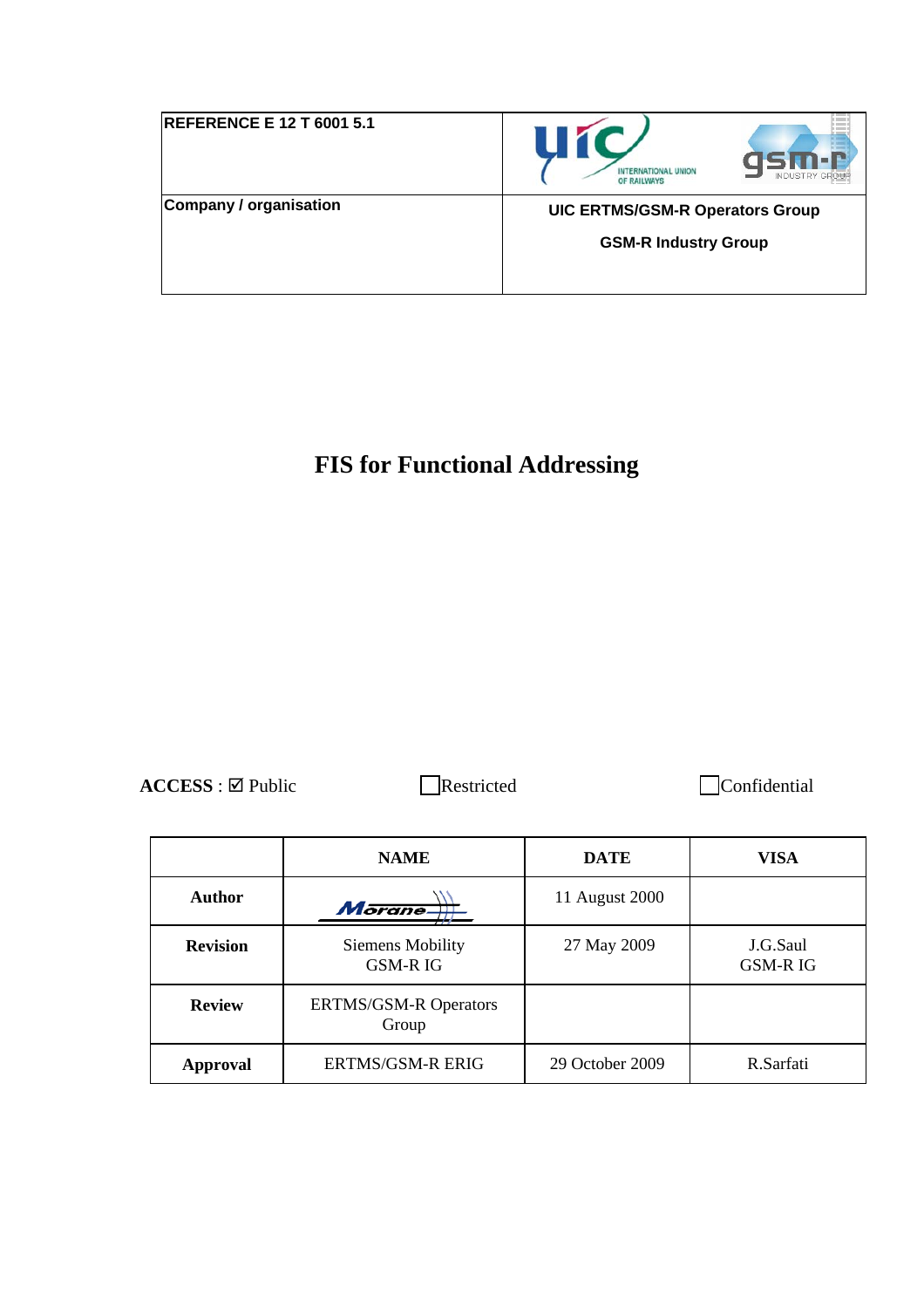### **EVOLUTION SHEET**

| <b>Version</b> | <b>Date</b>      | <b>Author</b>       | <b>MODIFICATION</b>                                                                                                                        |
|----------------|------------------|---------------------|--------------------------------------------------------------------------------------------------------------------------------------------|
| A              | 30 Aug 1996      | Italtel             | Creation                                                                                                                                   |
| $\bf{B}$       | 18 Sept 1996     | Italtel             | Editorial changes and SMS usage<br>added                                                                                                   |
| $\mathbf{1}$   | 25 Sept 1996     | Italtel             | First approved version                                                                                                                     |
| 1A             | 4. July 1997     | <b>Siemens</b>      | Update<br>Delete multiple Registration<br>Change "procedure subaddressing"                                                                 |
| $\overline{2}$ | 25. July 1997    | Siemens             | Error messages<br><b>Editorial</b> changes                                                                                                 |
| 3              | 11 August 2000   | WP 22 members       | Specification update third issue                                                                                                           |
| $\overline{4}$ | 19 Sept. 2000    | <b>PMT</b>          | Correction of delimiter<br>Specification update fourth issue                                                                               |
| 4.1            | <b>July 2006</b> | Nortel              | Updated to reflect CR's resulting in<br>EIRENE SRS 15 and SRS V7. CR O-<br>9020, 9021, 9055, 9059, 9060, 9069                              |
| 4.2            | September 2006   | Nortel              | Updated<br>with<br><b>Bulk</b><br>registration<br>changes<br>as requested by Operator<br>Group                                             |
| 4.3            | October 2006     | Nortel              | Updated with requested changes from<br>OG review                                                                                           |
| 5              | 29 January 2007  | OG & IG             | Specification update fifth issue                                                                                                           |
| 5.1            | 27 May 2009      | Siemens Mobility UK | Reincorporation of version 3 to 4<br>update of §6.2.1.1, inadvertently<br>deleted in version 5 update. Redrawn<br>Figure 4 to make legible |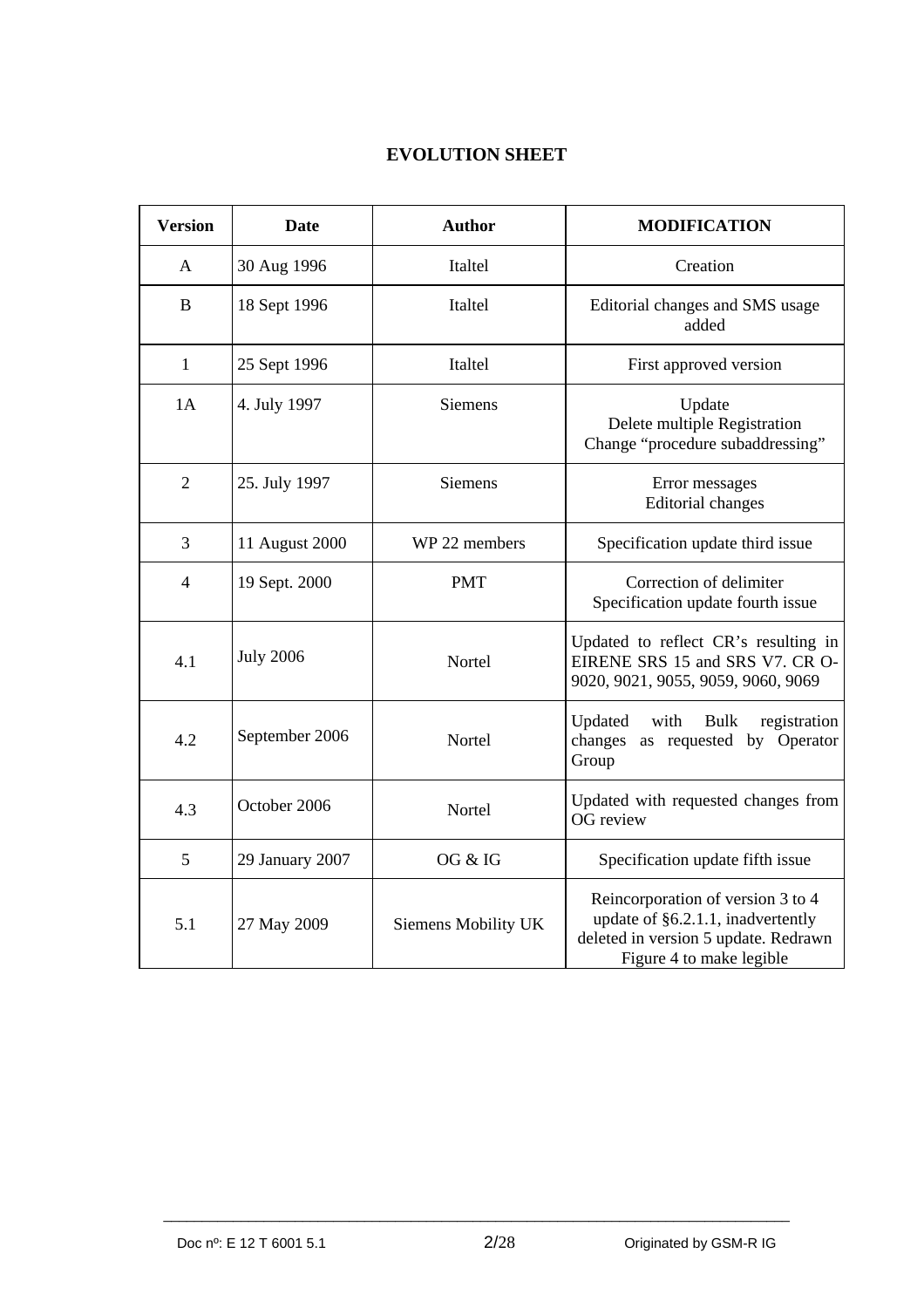## **TABLE OF CONTENTS**

| 1.  |           |  |
|-----|-----------|--|
| 1.1 |           |  |
| 2.  |           |  |
| 3.  |           |  |
| 4.  |           |  |
| 4.1 |           |  |
|     | 4.1.1     |  |
|     | 4.1.1.1   |  |
| 4.2 |           |  |
|     | 4.2.1     |  |
|     | 4.2.2     |  |
|     | 4.2.2.1   |  |
|     | 4.2.2.2   |  |
|     | 4.2.3     |  |
|     | 4.2.3.1   |  |
|     | 4.2.3.2   |  |
|     | 4.2.3.2.1 |  |
|     | 4.2.3.2.2 |  |
|     | 4.2.3.2.3 |  |
|     | 4.2.4.1   |  |
|     | 4.2.4.2   |  |
|     | 4.2.4.3   |  |
|     | 4.2.4.4   |  |
|     |           |  |
| 5.  |           |  |
| 5.1 |           |  |
|     | 5.1.1     |  |
| 5.2 |           |  |
|     | 5.2.1     |  |
|     | 5.2.2     |  |
|     | 5.2.2.1   |  |
| 6.  |           |  |
| 6.1 |           |  |
|     | 6.1.1     |  |
|     | 6.1.1.1   |  |
|     | 6.1.1.2   |  |
|     | 6.1.1.3   |  |
| 6.2 |           |  |
|     | 6.2.1     |  |
|     | 6.2.1.1   |  |
|     | 6.2.1.2   |  |
|     | 6.2.1.3   |  |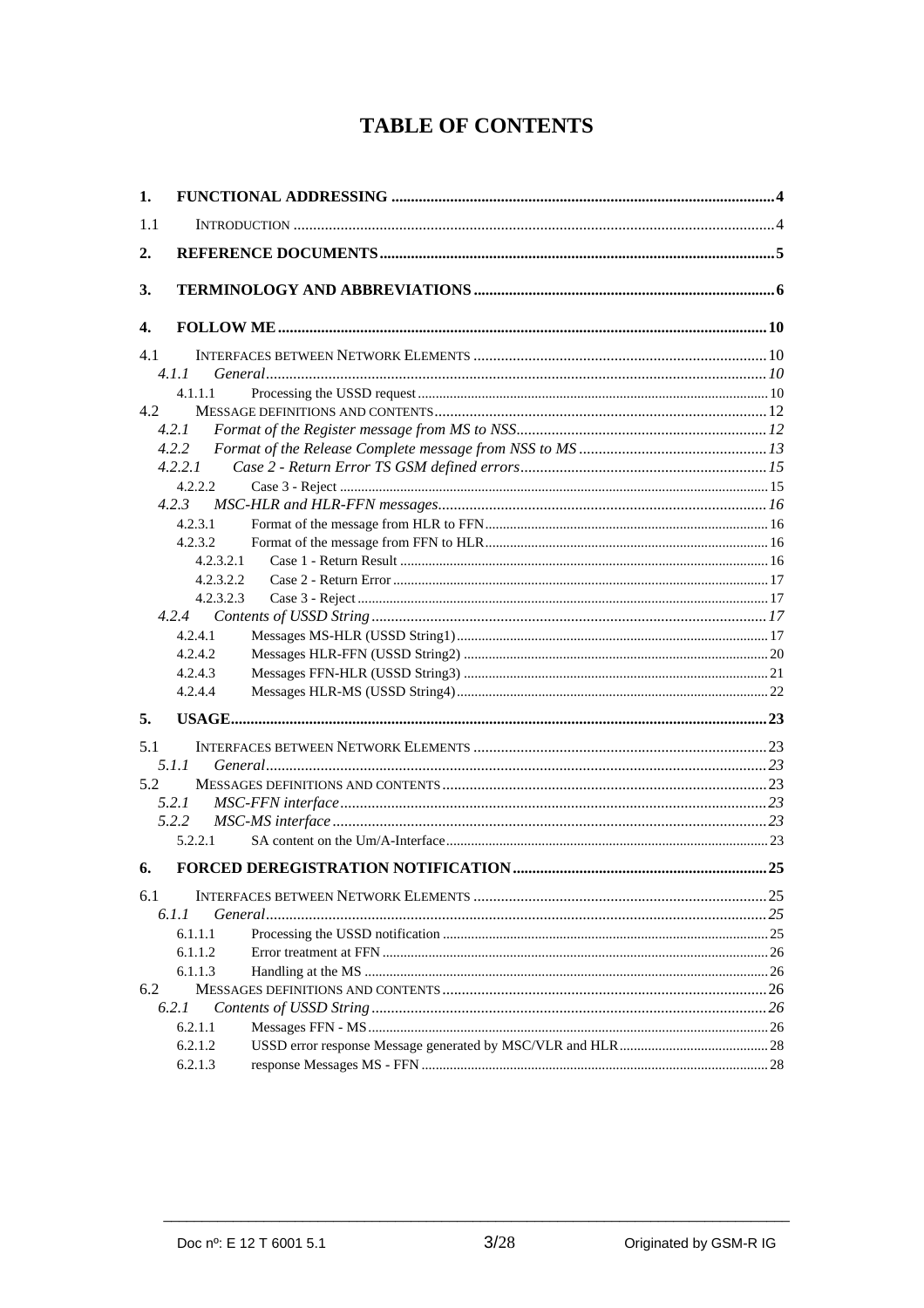### <span id="page-3-0"></span>**1. FUNCTIONAL ADDRESSING**

#### <span id="page-3-1"></span>**1.1 Introduction**

This document describes the interfaces and messages which are used to perform Functional Addressing registrations, deregistrations and other management activities by using the Follow Me (FM) Supplementary service.

Although standard USSD phase 2 messaging is used, it is necessary to specify the contents of the USSD messages that are exchanged between the network elements used by the Follow Me service.

The document is structured in two main sections: Follow Me Supplementary Service handling (Section 4) and usage of functional addressing during call handling (Section 5).

USSD messages used by the Follow Me service between Network Elements are presented in Section 4, which specifies the general format of the USSD messages and the contents of the USSD .

In addition, phase 2 network initiated USSD is also used to inform a subscriber of a forced deregistration. This is described in Section 6.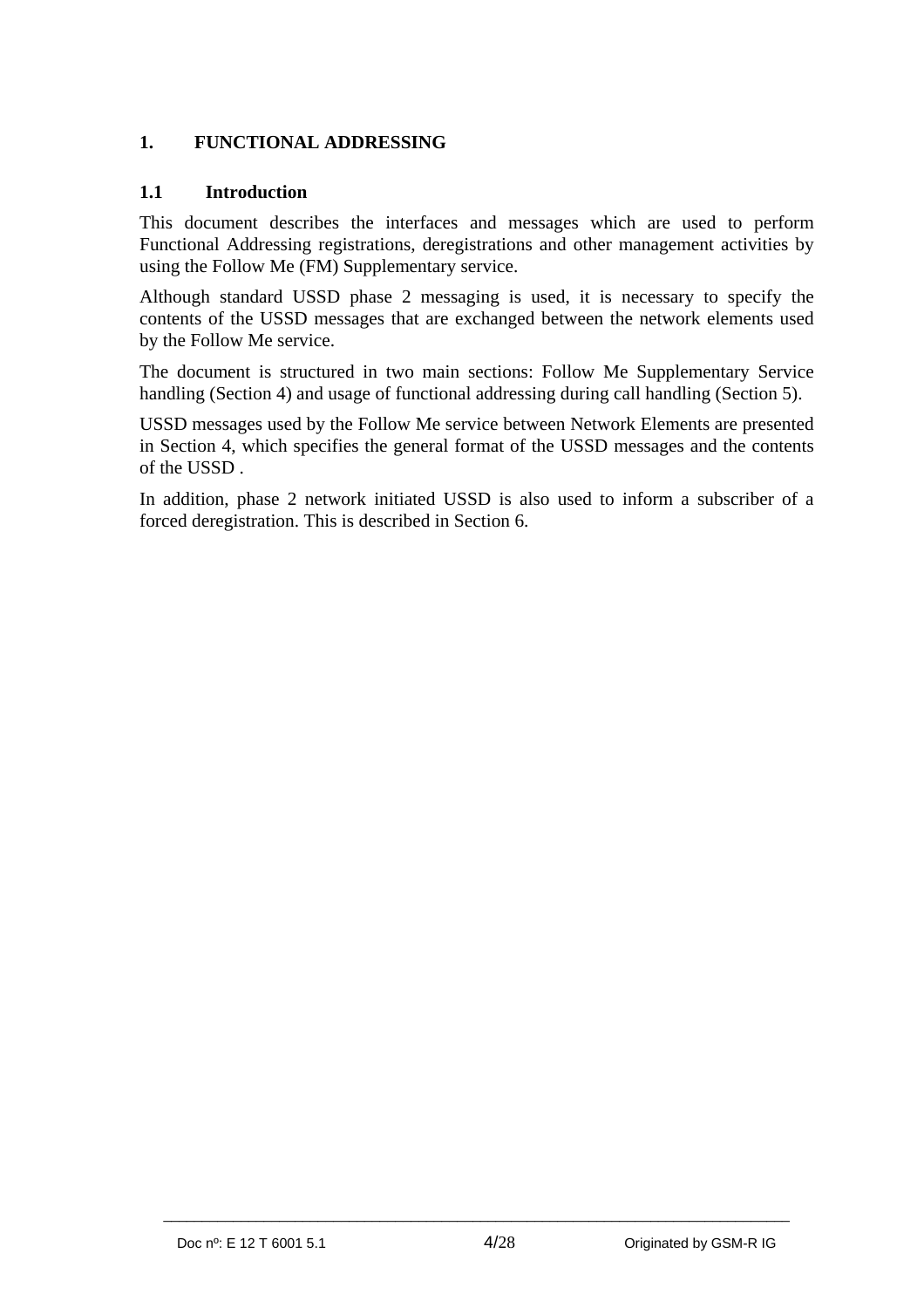### <span id="page-4-0"></span>**2. REFERENCE DOCUMENTS**

- [3] 3GPP TS 22.004 3.2.0 General on Supplementary Services.
- [4] 3GPP TS 22.030 Man-Machine Interface (MMI) of the Mobile Station (MS). Version as referenced in [33] and [34].
- [6] 3GPP TS 22.090 3.1.0 Unstructured supplementary services operation Stage 1.
- [11] 3GPP TS 23.090 3.1.0 Unstructured Supplementary Service Data (USSD) Stage 2.
- [12] 3GPP TS 24.002 v3.0.0 Digital cellular telecommunications system (Phase 2+);GSM Public Land Mobile Network (PLMN)access reference configuration.
- [14] 3GPP TS 24.008 3.3.0 Mobile radio interface layer 3 specification, Core Network Protocols - Stage 3.
- [16] 3GPP TS 24.080 3.2.0 Mobile radio Layer 3 Supplementary Service specification – Formats and coding
- [19] 3GPP TS 29.002 Mobile Application Part (MAP). Version as referenced in [33] and [34].
- [21] MORANE Sub-System Requirements Specification, A 04/02 T 6002
- [22] MORANE Form Fit Functional Specification for Functional Addressing E 10 T 6001
- [28] 3GPP TS 22.094 v6.0.0 Follow Me Stage 1.
- [29] 3GPP TS 23.094 v6.0.0 Follow Me Stage 2.
- [30] Usage of the UUIE in the GSM-R environment, MORANE Ref.:H22T0001
- [31] 3GPP TS 29.007v3.4.0 1 General on terminal adaption function (TAF) for mobile station (MS)
- [32] 3GPP TS 27.001v3.4.00 General requirements and interworking between the PLMN and the ISDN
- [35] EIRENE, System Requirements Specification, version 15

#### **Informative References**

- [33] ETSI EN 301 515 v2.3.0, "Global System for Mobile Communication (GSM); Requirements for GSM operation on railways
- [34] ETSI TR 102 281 v2.0.0, "Detailed requirements for GSM operation on Railways"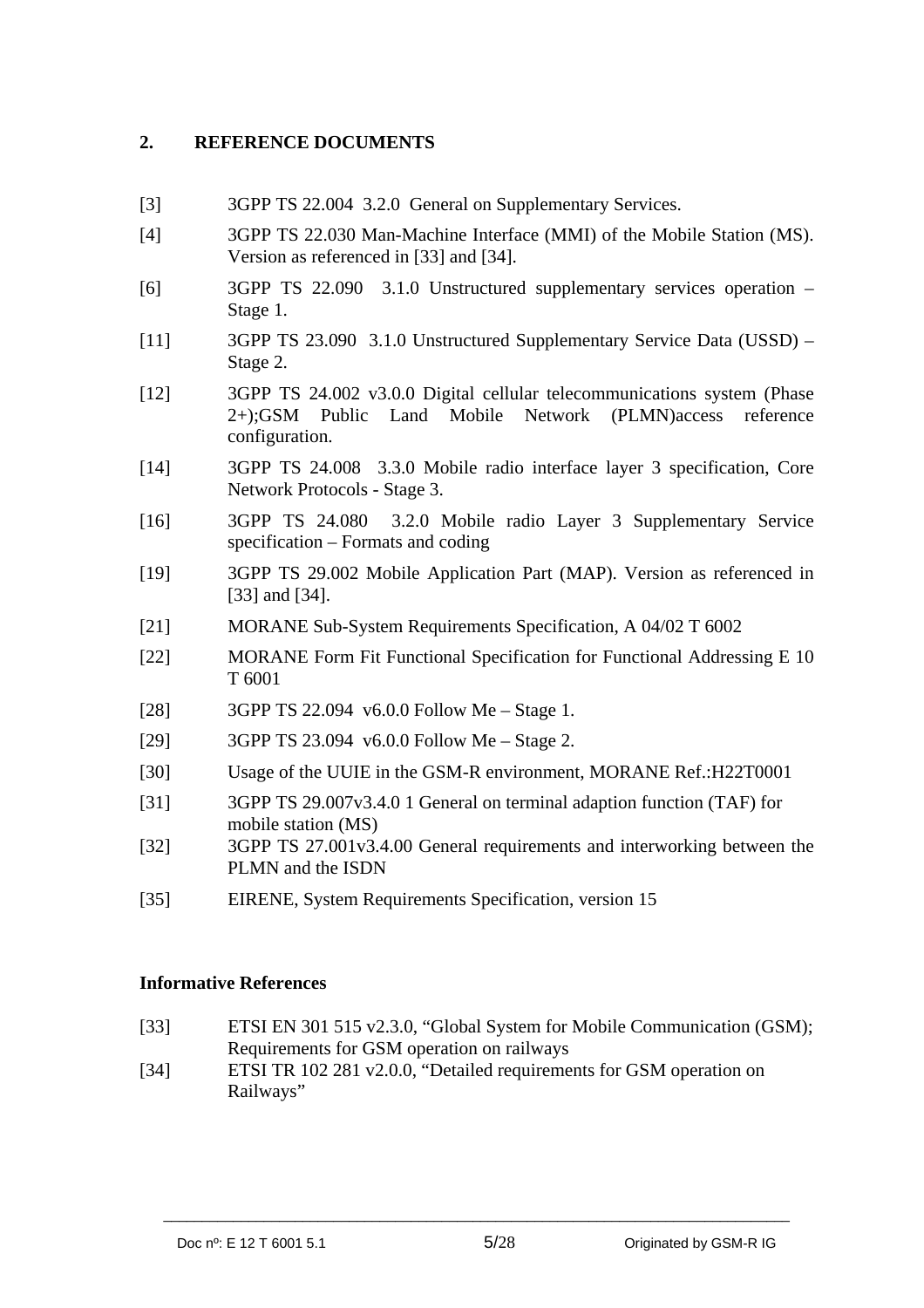### <span id="page-5-0"></span>**3. TERMINOLOGY AND ABBREVIATIONS**

| <b>BC</b>     | <b>Bearer Capability</b>                               |
|---------------|--------------------------------------------------------|
| <b>BSS</b>    | <b>Base Station System</b>                             |
| <b>CT</b>     | Call Type                                              |
| <b>DSD</b>    | <b>Driver Safety Device</b>                            |
| E.164         | CCITT Recommendation (Numbering plan for the ISDN era) |
| <b>EIRENE</b> | European Integrated Railway Radio Enhanced Network     |
| <b>ETCS</b>   | European Train Control System                          |
| FC            | <b>Function Code</b>                                   |
| FMm           | Application that performs Follow Me Service on HLR     |
| <b>FMf</b>    | Application that performs Follow Me Service on FFN     |
| <b>GSM</b>    | Global System for Mobile Communications                |
| GSM-R         | <b>GSM Railway</b>                                     |
| <b>GMSC</b>   | Gateway MSC                                            |
| <b>FFN</b>    | Follow Me Functional Node -                            |
| <b>HLR</b>    | Home Location Register                                 |
| IAM           | <b>Initial Address Message</b>                         |
| IC            | <b>International Code</b>                              |
| ID            | Identity                                               |
| IEI           | <b>Information Element Identifier</b>                  |
| <b>IMSI</b>   | <b>International Mobile Subscriber Identity</b>        |
| <b>ISDN</b>   | <b>Integrated Services Digital Network</b>             |
| <b>ISUP</b>   | <b>ISDN</b> User Part                                  |
| <b>MAP</b>    | <b>Mobile Application Part</b>                         |
| MS            | <b>Mobile Station</b>                                  |
| <b>MSC</b>    | Mobile Switching Centre                                |
| <b>MSISDN</b> | Mobile Station International ISDN Number               |
| <b>MSRN</b>   | <b>Mobile Station Roaming Number</b>                   |
| <b>ODD</b>    | <b>Originally Dialled Digits</b>                       |
| <b>RN</b>     | Railway Network                                        |
| <b>RSN</b>    | Railway Subscriber Number                              |
| <b>SA</b>     | SubAddress                                             |
| <b>SC</b>     | Service Code                                           |
| SI            | <b>Supplementary Information</b>                       |
| SS            | <b>Supplementary Service</b>                           |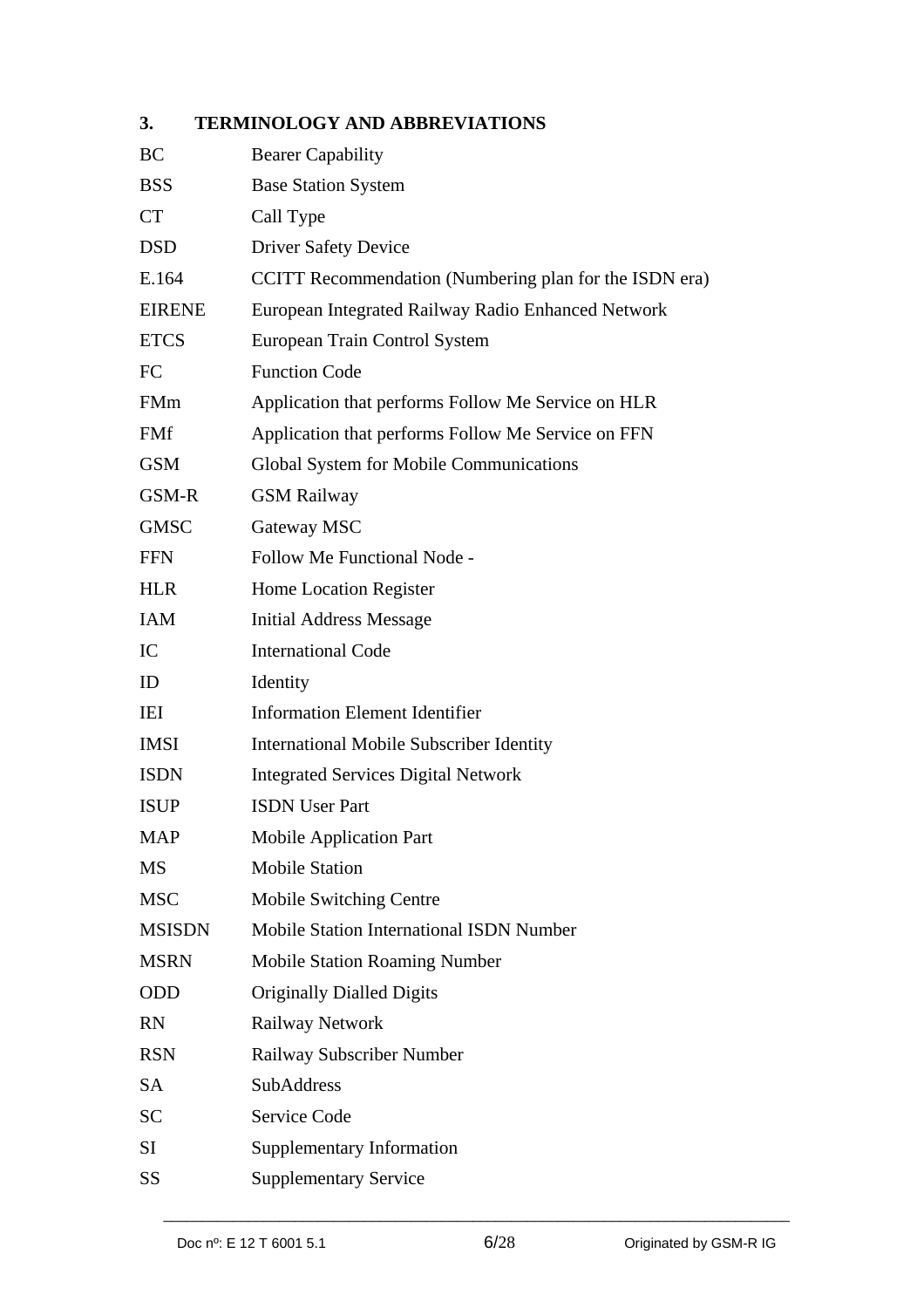| <b>UIC</b>  | Union International des Chemins de Fer         |
|-------------|------------------------------------------------|
| <b>UIN</b>  | User Identifier Number                         |
| <b>USSD</b> | <b>Unstructured Supplementary Service Data</b> |
| <b>VLR</b>  | Visitor Location Register                      |
| <b>VMSC</b> | Visited MSC                                    |

Abbreviations used in the specification are listed in GSM 01.04.

According to SSRS [21], the following terminology is used :

- **telephone\_number** (TN): a number that can be employed by users of a telecommunication network to route calls to a specific user/function.
- MSISDN: the telephone number used in GSM Network. The MSISDN's are stored in HLR. There could be several HLR in EIRENE network and each MSISDN is stored in one of them.
- **functional\_address** (FA): is an alphanumeric address that identifies an end user/function.
- **functional number** (FN): the full number used within the functional numbering scheme to identify an end user or system by function or role rather than by a specific item of radio equipment or user subscription. The functional\_number is also referred to as a *dummy* or *virtual* number and shall **not** contain alphabetical characters. Functional\_numbers are stored in one FFN and they identify *dummy* users having their own *dummy* profiles. There is no restriction in having within the same physical HLR both MSISDN and functional numbers, i.e. the HLR and FFN are colocated.

The association of functional\_numbers to MSISDN is done through the Registration Operation and is removed through the Deregistration Operation. These operations are normally under subscriber and operator control and are to be repeated whenever the association is to be modified.

At usage time a translation is to be performed call by call from functional to mobile "true" number.

If the functional\_address does not contain alphabetical characters, the functional\_address is equal to the functional\_number. Otherwise it shall be translated into a functional\_number before using it as a telephone\_number.

- **functional\_number\_type** (FNT): a 1 digit number indicating the type of the functional\_number.
- **train\_number** (TN): a 1 to 8 digit identity given to a train by operational staff for a particular journey.
- on train function code (TFC): a 2 digit number that identifies unequivocally a function or a user on train.
- **train functional number** (TFN): a functional number identifying unequivocally a user/function on a given train. It is made by: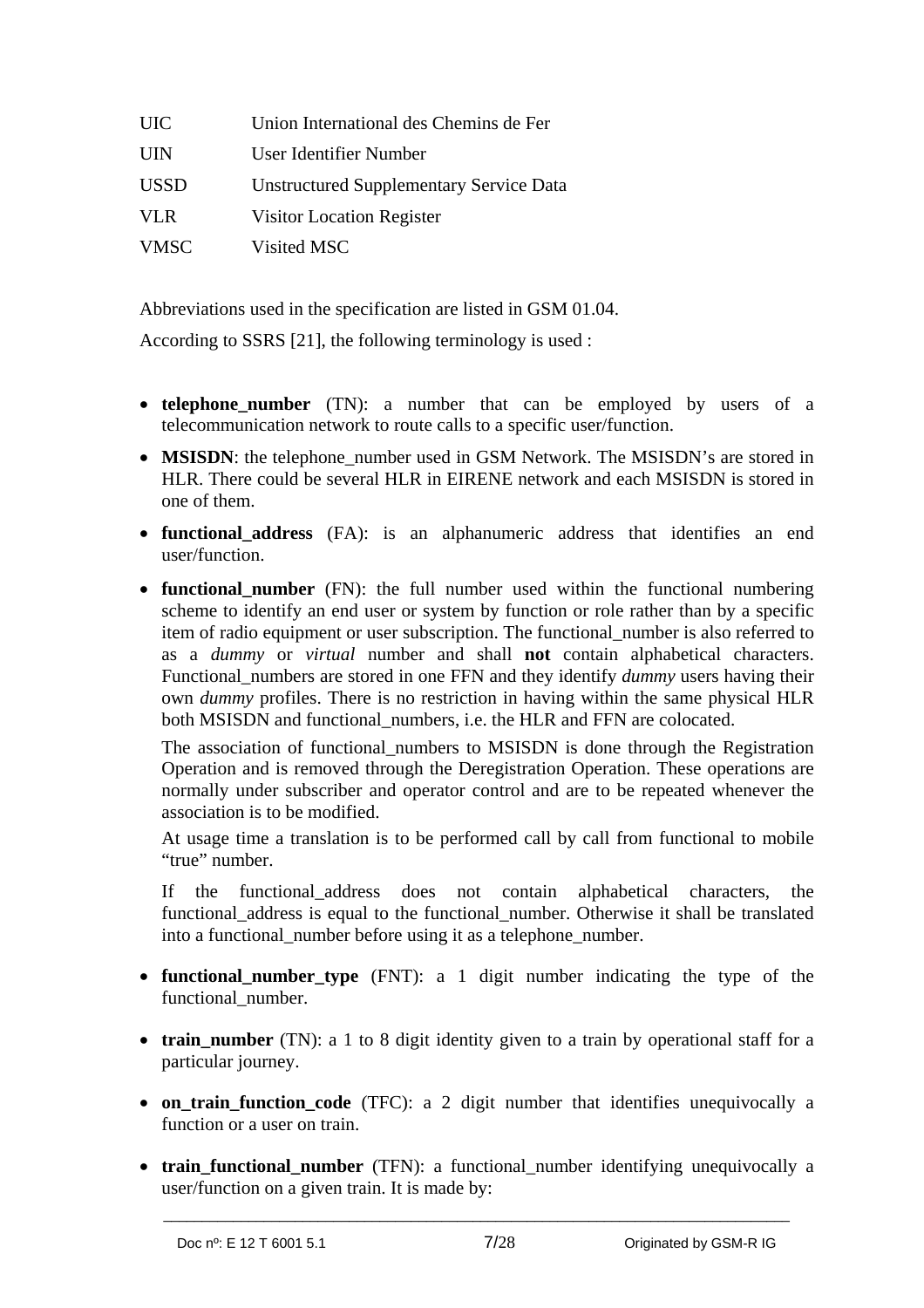functional\_number\_type + train\_number + on\_train\_function\_code.

- stock number (SN): an identity assigned to an item of rolling or traction stock on a permanent basis. According to Leaflet UIC 438-1, is up to 12 digits long.
- **engine\_number** (EN): a unique number given to a tractive unit to identify it permanently. The UIC has introduced a uniform identification marking system for tractive stock crossing frontiers [UIC 438-3]. In order to call a particular locomotive, it shall be possible to call a number associated with the tractive unit's stock number. The actual number of the unit, which shall be used as the EN, is based on the complete identification number. [35].
- **on\_engine\_function\_code** (EFC): a 2 digit number that identifies unequivocally a function or a user on engine.
- **engine functional number** (EFN): a Functional Number identifying unequivocally a user/function on an engine. It is made by:

functional number type + engine number + on engine function code.

**• maintenance services functional number** (MSFN): is a Functional Number identifying unequivocally a maintenance services personnel. It is made up of the following:

Functional Number Type + working Location +Team type + Member identity + Team number.

- **coach** number (CN): a unique number given to a coach (which is not a tractive unit) to identify it permanently. The UIC has introduced a uniform identification marking for passenger rolling stock [UIC 438-1]. In order to call a particular coach it shall be possible to call a number associated with the vehicle marking. The total vehicle marking consists of 12 digits.
- **on\_coach\_function\_code (CFC):** a 2 digit number that identifies unequivocally a function or a user on a coach.
- **coach\_functional\_number (CFN):** a Functional Number identifying unequivocally a user/function on a coach. It is made up of the following:

functional number type + coach number + on coach function code

For convenience, in the rest of this document two new definitions - *root* and *branch* - will be used with different meanings according to the functional\_number\_type: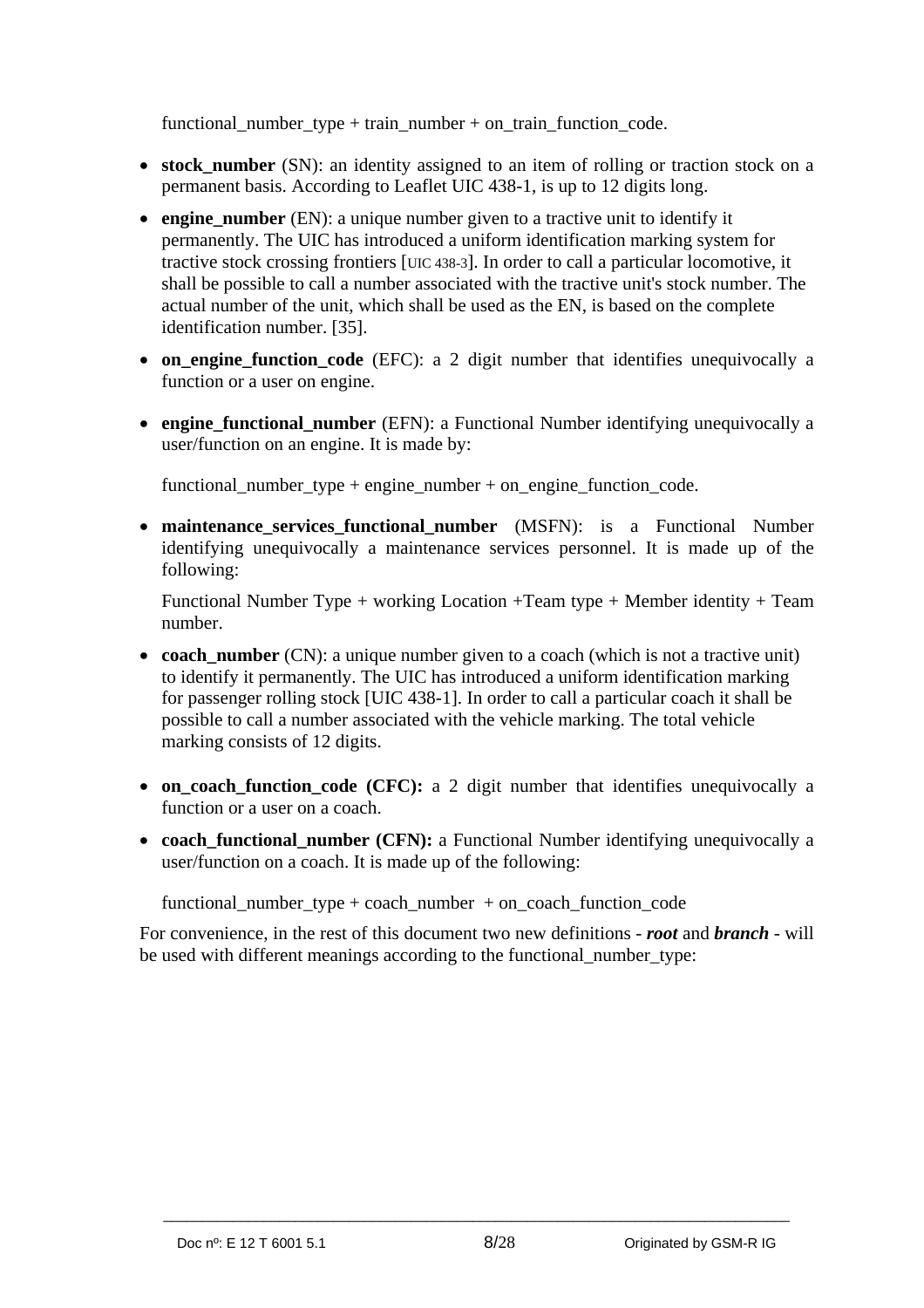| functional_number_type                     | root                                                | branch(s)                 |
|--------------------------------------------|-----------------------------------------------------|---------------------------|
| train_functional_number                    | train_number                                        | on_train_function_code(s) |
| maintenance_service_func-<br>tional_number | working_location + team<br>$type + member$ identity | team number               |
| engine_functional_number                   | engine_number                                       | on_engine_function_code   |
| coach_functional_number                    | coach number                                        | on_coach_function_code    |

Table 1

- **Functional number group** (FNG): A list of functional numbers where every item has the same root.
- a**ddressing\_reference\_functional\_number** (ARFN): An item used as addressing parameter in HLR-HLR MAP messages
- **Follow Me Function Node:** network node in the PLMN of the remote party. It is the node where the FM data of the remote party is handled. This can be implemented in the HLR or any other operator specific network nodes (such as a SCP)
- **Home Location Register**: node in which "mobile" numbers of the mobile terminals ("true" MSISDN's) are stored. The HLR node may also be used as the platform on which the Follow Me Function Node may be implemented.
- **FM service supervisor**: the mobile subscribers who are allowed to modify the Follow Me data of the remote party (FN) who has been registered to another initiating subscriber for the Follow Me application. The FM service supervisors shall be authorised by the network operator.
- **FMm**: the function that checks Follow Me subscription Class of Registration during the Follow Me procedures on the HLR.
- **FMf**: the function that forwards the functional number to an MSISDN on the FFN.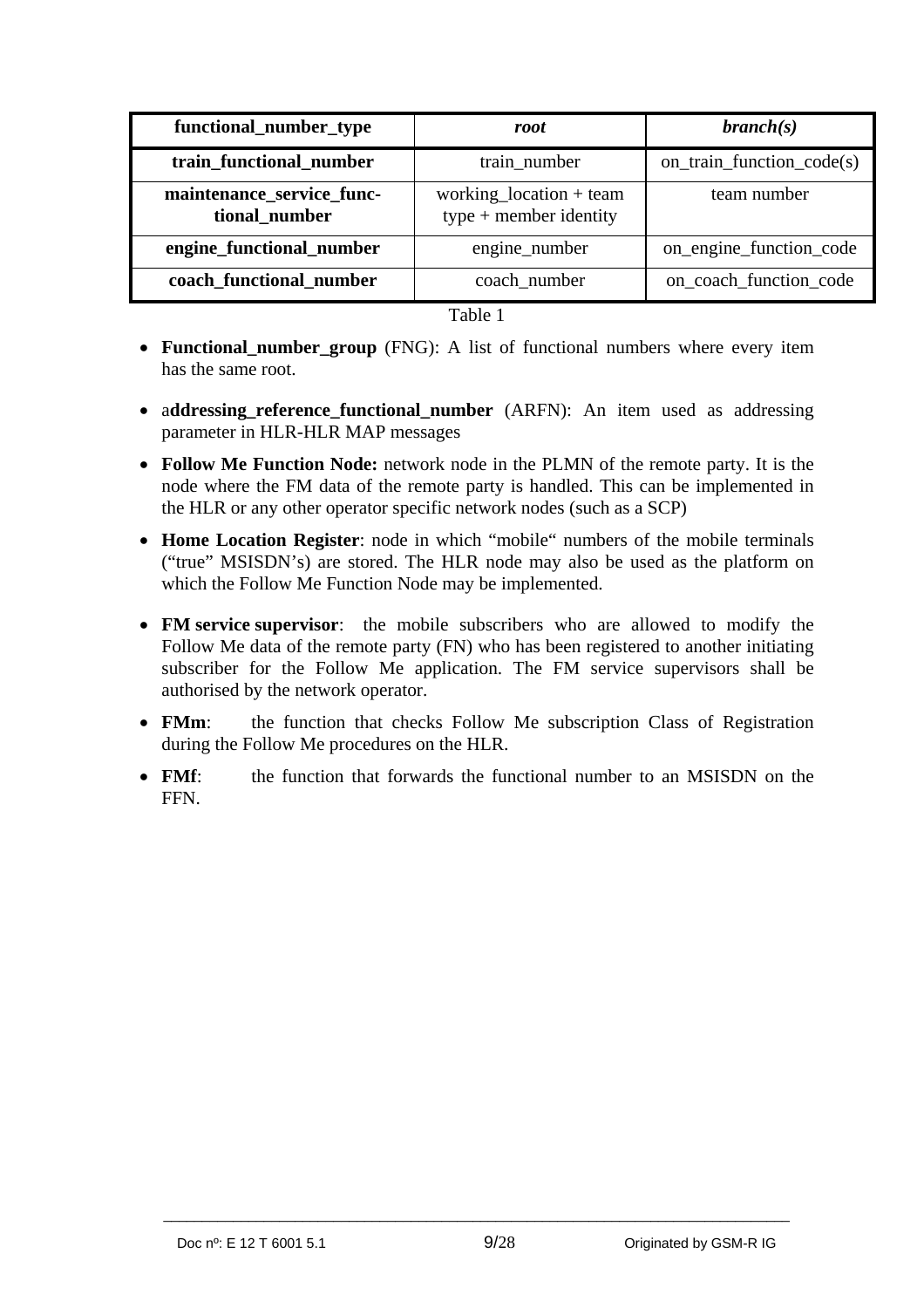### <span id="page-9-0"></span>**4. FOLLOW ME**

### <span id="page-9-1"></span>**4.1 Interfaces between Network Elements**

### <span id="page-9-2"></span>**4.1.1 General**

Follow Me is a PLMN specific supplementary service and is based on USSD. All the messages between MS and NSS and internal to NSS are USSD messages. FM is an USSD application that acts as CFU and USSD is used to carry the information needed by the FM application through the network. The phase of the GSM protocol used is "2".

The Unstructured Supplementary Service Data (USSD) mechanism allows the MS user and a PLMN operator defined application to communicate in a way that is transparent to the MS and to intermediate network entities. The mechanism allows development of PLMN specific supplementary services. The following diagram shows how handling of USSD is carried out in the case of Follow Me. The functionality of Follow Me is split on HLR (FMm) and on FFN (FMf).



Fig. 1 USSD handling for Follow Me.

The MMI for USSD is specified in [4].

All USSD messages (requests and responses), contain the USSD string, an alphabet indicator and language indicator, as defined in [3].

All the information relevant to Follow Me service is contained in the USSD String.

Scope of this document is to define the contents of USSD String in the messages between the different Network Elements.

### <span id="page-9-3"></span>**4.1.1.1 Processing the USSD request**

HLR and FFN have to process the USSD request locally, so the request shall be handled by an appropriate application. The location, nature and contents of USSD applications are, by definition, service provider and network operator dependent. For the FM service, the application on the HLR shall pass a different USSD request to another network entity.

Upon completion of handling the request, the network entity shall respond to the request and release the transaction.

According to these assumptions, the following figure shows the flow of USSD messages for Follow Me service.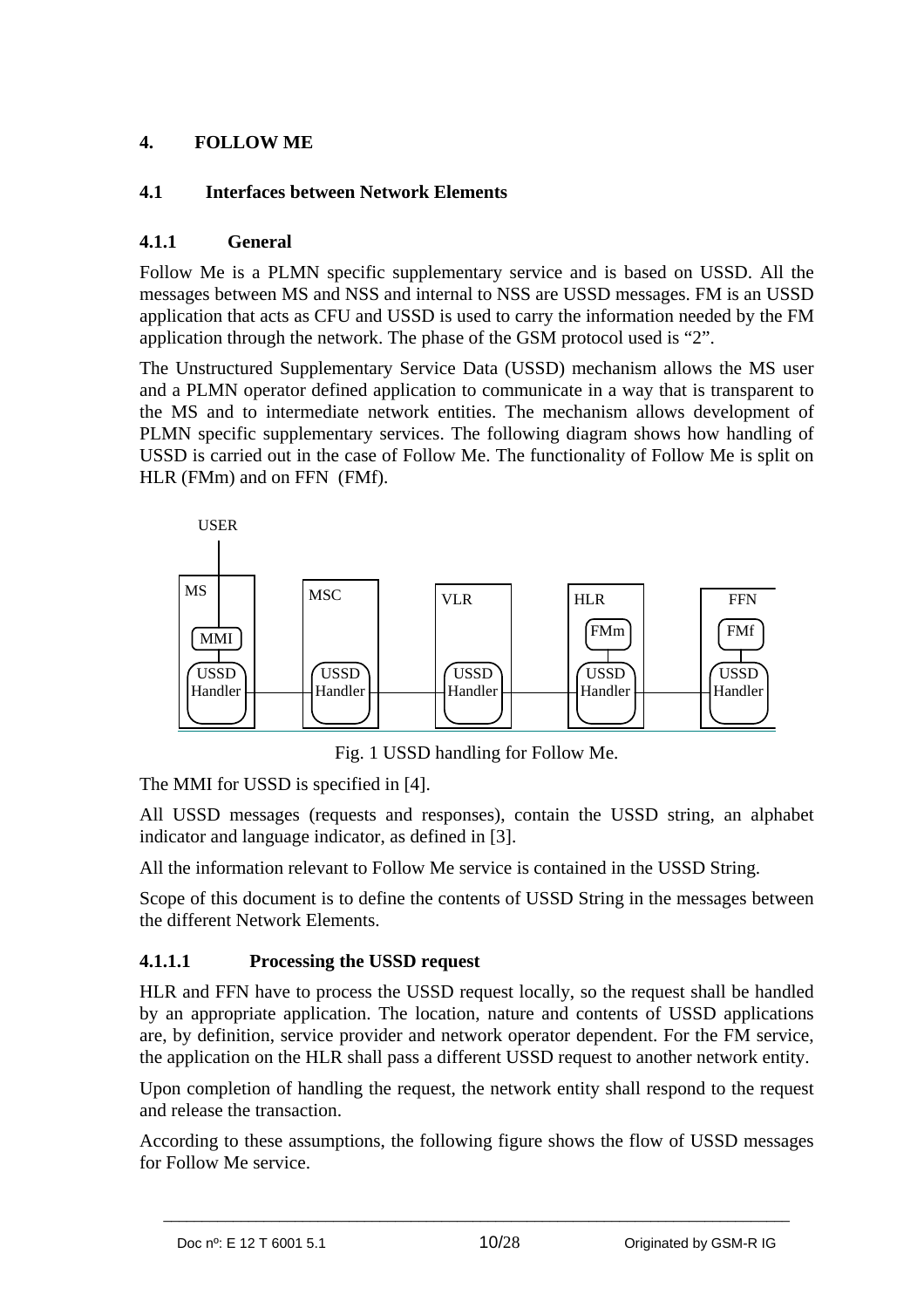

Fig. 2: Information flow for mobile initiated USSD Request containing FM related operations

(\*) MSC and VLR are passing the message in a transparent way.

USSD Request<sub>B</sub> is built by information contained in USSD Request<sub>A</sub> and information stored in the HLR user profile. While the USSD string remains the same, Request<sub>B</sub> additionally contains the MSISDN of the subscriber as part of the MAP message as described in chapter 4.2.1 in [28].

The Network Elements that change the contents of USSD String during Follow Me service are shown in Fig. 3.



Fig. 3: Changes of contents of USSD Strings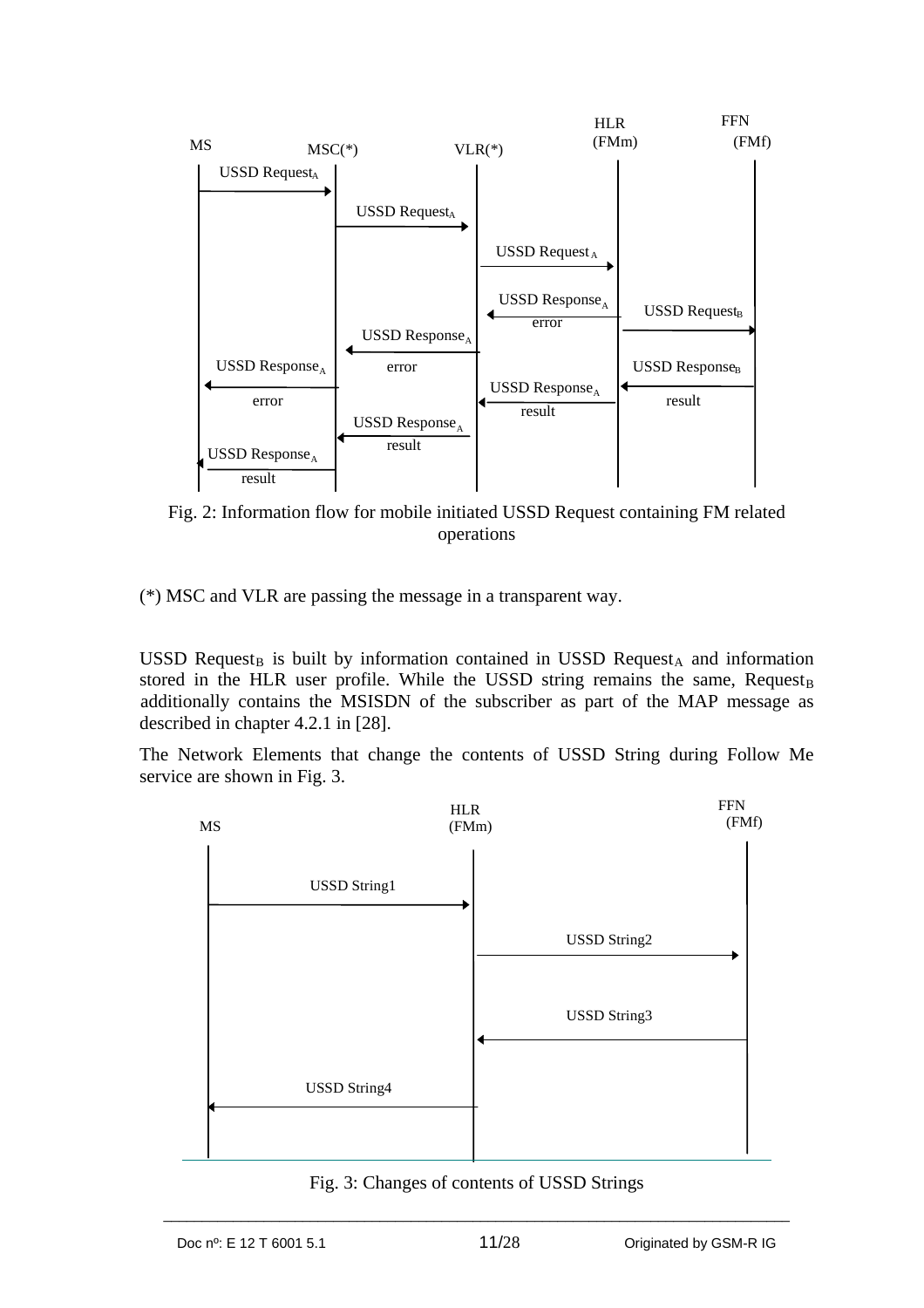Figure 4 shows the interface between MS and Network



Fig. 4: Mobile initiated USSD operation, network does not request further information

NOTE: The mobile station may clear the transaction at any time by sending a RELEASE COMPLETE upon request of the user.

### <span id="page-11-0"></span>**4.2 Message definitions and contents**

In the following subsections message structures are defined. As explained the message is made by a standard part and a user definable string. This string is defined as the *USSD String.* 

### <span id="page-11-1"></span>**4.2.1 Format of the Register message from MS to NSS**

In the following picture the format of a USSD-Register message from MS to NSS is shown.

\_\_\_\_\_\_\_\_\_\_\_\_\_\_\_\_\_\_\_\_\_\_\_\_\_\_\_\_\_\_\_\_\_\_\_\_\_\_\_\_\_\_\_\_\_\_\_\_\_\_\_\_\_\_\_\_\_\_\_\_\_\_\_\_\_\_\_\_\_\_\_\_\_\_\_\_\_\_\_\_\_

This format is standard. The format, coding and use of messages are explained in [16].

The notation 0x before a number means hexadecimal.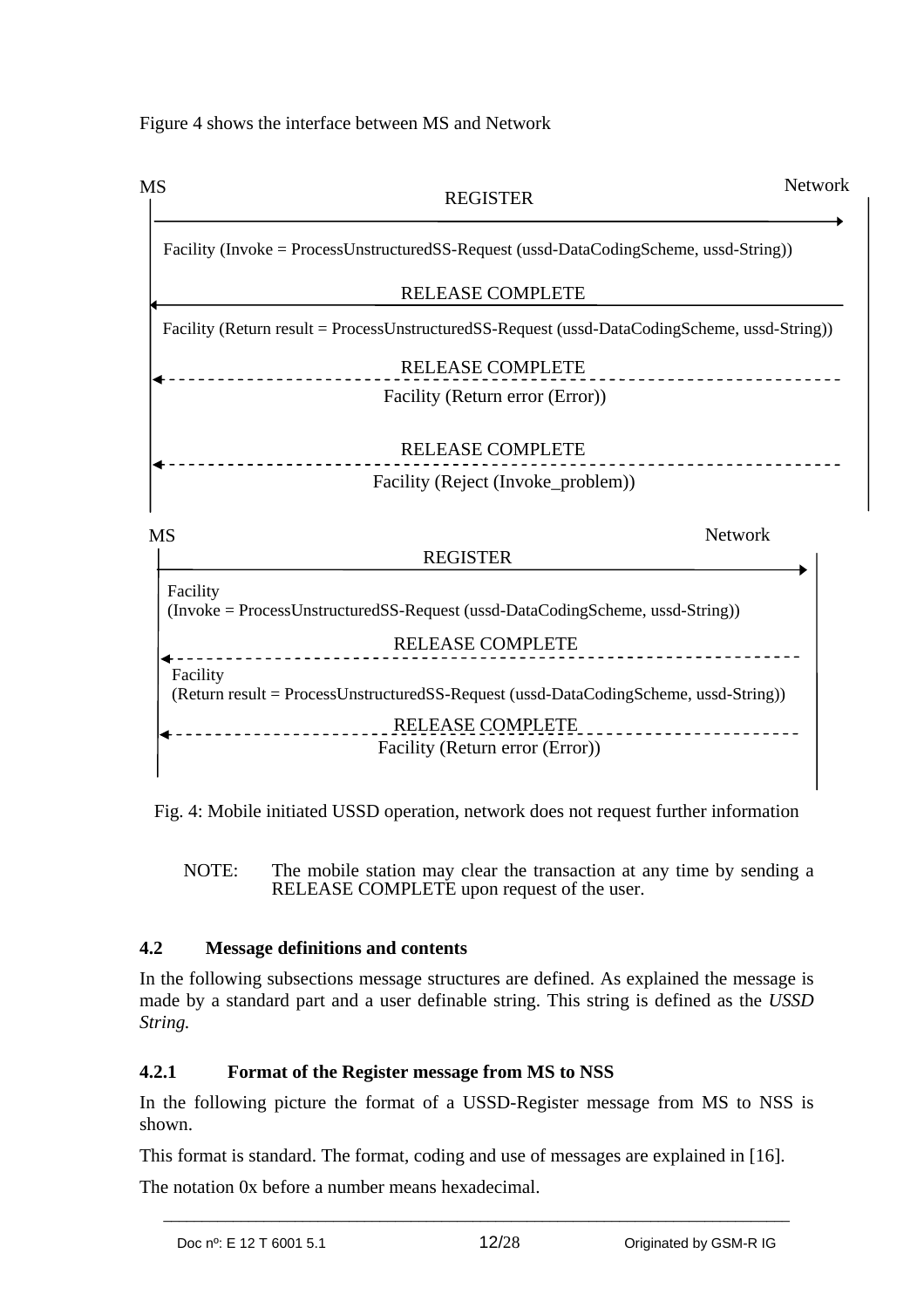| T.I.<br>S.S. P.D.            | Identifier (Variable) - S.S<br><b>Transaction</b><br><b>Protocol</b><br>Discriminator = $0xB$                                                                                  |
|------------------------------|--------------------------------------------------------------------------------------------------------------------------------------------------------------------------------|
| Message Type                 | $ Register = 0x7B$                                                                                                                                                             |
| IEI                          | Facility = $0x1C$                                                                                                                                                              |
| Length of IEI                | Variable (indicate the length from next field to the next IEI)                                                                                                                 |
| Component Type Tag           | $Invoke = 0xA1$                                                                                                                                                                |
| <b>Component Length</b>      | <b>Variable</b> (is equal to Length of IEI - 2)                                                                                                                                |
| Component ID Tag             | Invoke ID Tag = $0x02$                                                                                                                                                         |
| Component ID Length          | $= 0x01$                                                                                                                                                                       |
| Component ID                 | <b>Invoke ID</b> (from $0x00$ to $0xFF$ )                                                                                                                                      |
| <b>Operation Code Tag</b>    | $= 0x02$                                                                                                                                                                       |
| <b>Operation Code Length</b> | $= 0x01$                                                                                                                                                                       |
| <b>Operation Code</b>        | $ProcessUnstructuredSS-Request = 0x3B$                                                                                                                                         |
|                              | USSD Data Coding Scheme   Alphabet Indicator (SMS Default<br>Alphabet)<br>and<br>Language Indicator (Language Unspecified) $= 0x0F$                                            |
| <b>USSD</b> String1          | Message including Procedure Type Identifier, SI with<br>separators.<br>It may be typed on MMI by user or produced by specific<br>mobile application<br>Length up to 160 bytes. |
| IEI                          | $SS Version = 0x7F$                                                                                                                                                            |
| Length of IEI                | $= 0x01$                                                                                                                                                                       |
| Component                    | SS Version Indicator $= 0x00$                                                                                                                                                  |

The Component ID (Invoke ID), USSD Data Coding Scheme and USSD String1 are transported unchanged by a MAP message up to HLR.

#### <span id="page-12-0"></span>**4.2.2 Format of the Release Complete message from NSS to MS**

These are the possible formats of a USSD-Release Complete message from NSS to MS.

Case 1 - Return Result. This message is used in case of successful result of the procedure or in case of Follow Me specific errors which are not defined in [19]. The format is standard (for more information see [16]).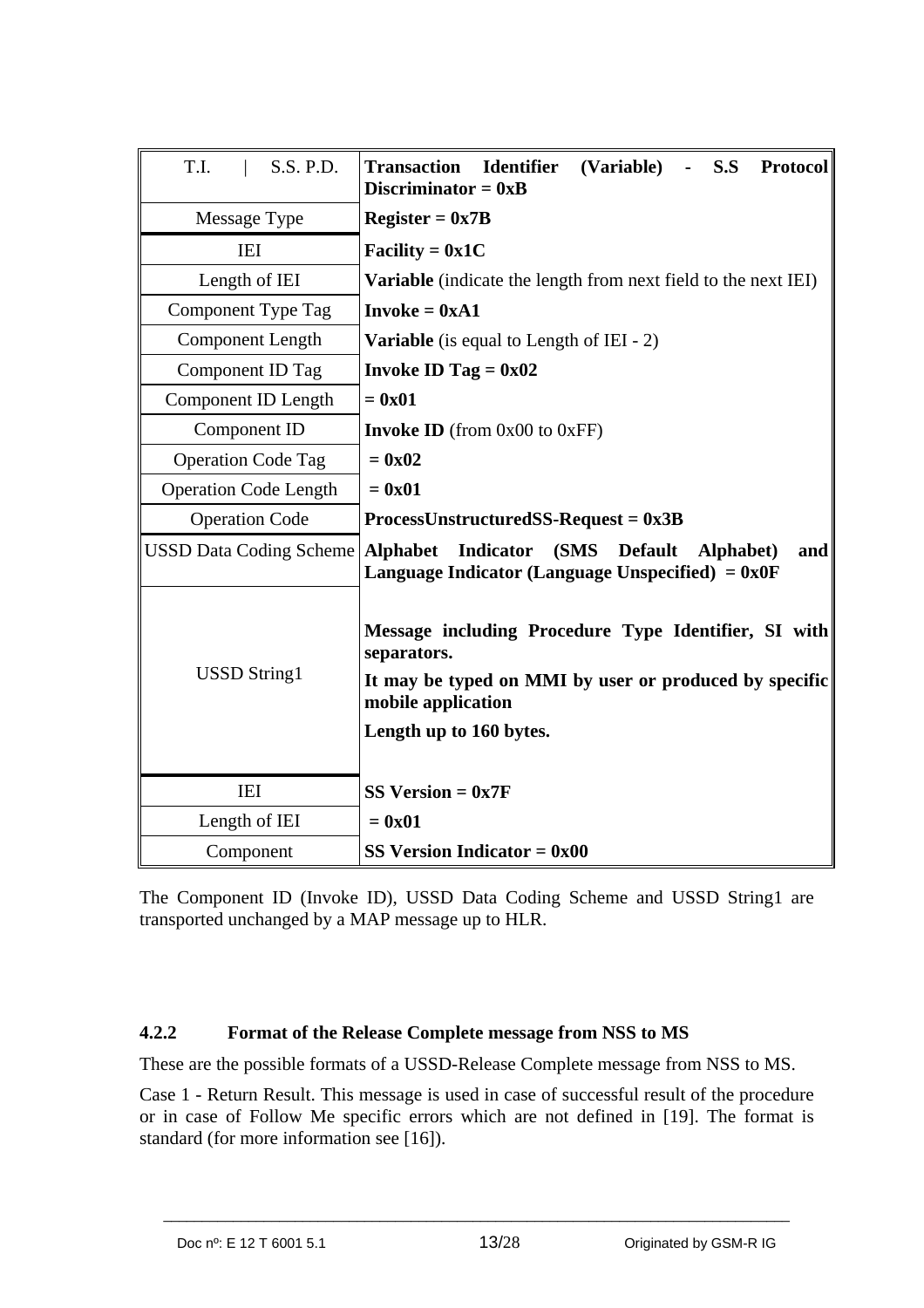| T.I.<br>S.S. P.D.                         | <b>Transaction Identifier - S.S Protocol Discriminator = <math>0xB</math></b>                                        |
|-------------------------------------------|----------------------------------------------------------------------------------------------------------------------|
| Message Type                              | Release Complete = $0x2A$                                                                                            |
| <b>IEI</b>                                | Facility = $0x1C$                                                                                                    |
| Length of IEI                             | Variable (indicate the length from next field to the end)                                                            |
| Component Type Tag                        | <b>Return Result = <math>0xA2</math></b>                                                                             |
| <b>Component Length</b>                   | <b>Variable</b> (is equal to Length of IEI - 2)                                                                      |
| Component ID Tag                          | Invoke ID Tag = $0x02$                                                                                               |
| Component ID Length                       | $= 0x01$                                                                                                             |
| Component ID                              | <b>Invoke ID = Invoke ID of the relevant Facility Message</b>                                                        |
| Sequence Tag                              | $= 0x30$                                                                                                             |
| Sequence Length                           | <b>Variable</b> (indicate the length from next field to the end)                                                     |
| <b>Operation Code Tag</b>                 | $= 0x02$                                                                                                             |
| <b>Operation Code Length</b>              | $= 0x01$                                                                                                             |
| <b>Operation Code</b>                     | $ProcessUnstructuredSS-Request = 0x3B$                                                                               |
| <b>USSD Data Coding Scheme   Alphabet</b> | <b>Indicator</b><br>(SMS<br><b>Default</b><br>Alphabet)<br>and<br>Language Indicator (Language Unspecified) = $0x0F$ |
| USSD String4                              | Length up to 80 bytes.                                                                                               |

The Component ID (Invoke ID), USSD Data Coding Scheme and USSD String4 are transported unchanged by MAP message up to MS.

The MS shall display the content of the USSD String4.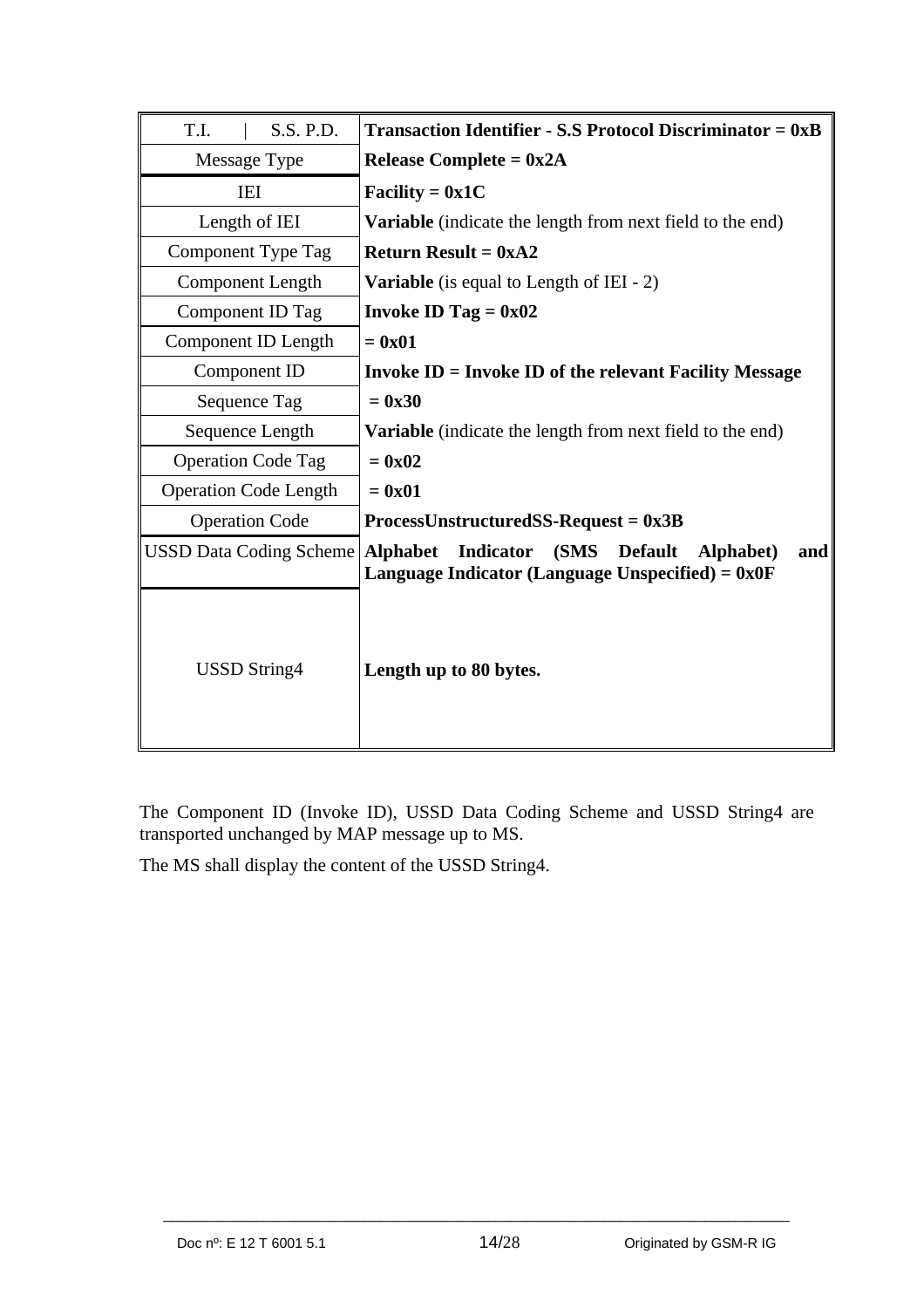### <span id="page-14-0"></span>**4.2.2.1 Case 2 - Return Error TS GSM defined errors**

This message is used in case of an unsuccessful result of the procedure due to a protocol error. The standard format is used (for more information see [16]).

| T.I.<br>S.S. P.D.       | <b>Transaction Identifier - S.S Protocol Discriminator = <math>0xB</math></b> |
|-------------------------|-------------------------------------------------------------------------------|
| Message Type            | Release Complete = $0x2A$                                                     |
| IEI                     | Facility = $0x1C$                                                             |
| Length of IEI           | <b>Variable</b>                                                               |
| Component Type Tag      | Return Error = $0xA3$                                                         |
| <b>Component Length</b> | <b>Variable</b>                                                               |
| Component ID Tag        | Invoke ID Tag $= 0x02$                                                        |
| Component ID Length     | $=0x01$                                                                       |
| Component ID            | $ Invoke ID = Invoke ID of FacilityMessage$                                   |
| Error Code Tag          | $=0x02$                                                                       |
| Error Code Length       | $=0x01$                                                                       |
| Error Code              | reference TS-GSM 04.80                                                        |
| Optional                | <b>Depending on Error Code</b>                                                |
| Parameters              |                                                                               |

The MS shall display the Error Codes and, if possible, a brief explanation of the nature of the error.

### <span id="page-14-1"></span>**4.2.2.2 Case 3 - Reject**

This message is used in case of an error generated by the transfer protocol. The format is standard (for more information see [16]).

| S.S. P.D.<br>T.I.   | <b>Transaction Identifier - S.S Protocol Discriminator = <math>0xB</math></b> |
|---------------------|-------------------------------------------------------------------------------|
| Message Type        | Release Complete = $0x2A$                                                     |
| <b>IEI</b>          | Facility = $0x1C$                                                             |
| Length of IEI       | <b>Variable</b> $(0x08)$ in this case)                                        |
| Component Type Tag  | $Reject = 0xA4$                                                               |
| Component Length    | <b>Variable</b> $(0x06)$ in this case)                                        |
| Component ID Tag    | Invoke ID Tag $= 0x02$                                                        |
| Component ID Length | $= 0x01$                                                                      |
| Component ID        | $ Invoke ID = Invoke ID of FacilityMessage$                                   |
| Problem Code Tag    | Invoke_problem = $0x81$                                                       |
| Problem Code Length | $= 0x01$                                                                      |
| Problem Code        | reference TS-GSM 04.80                                                        |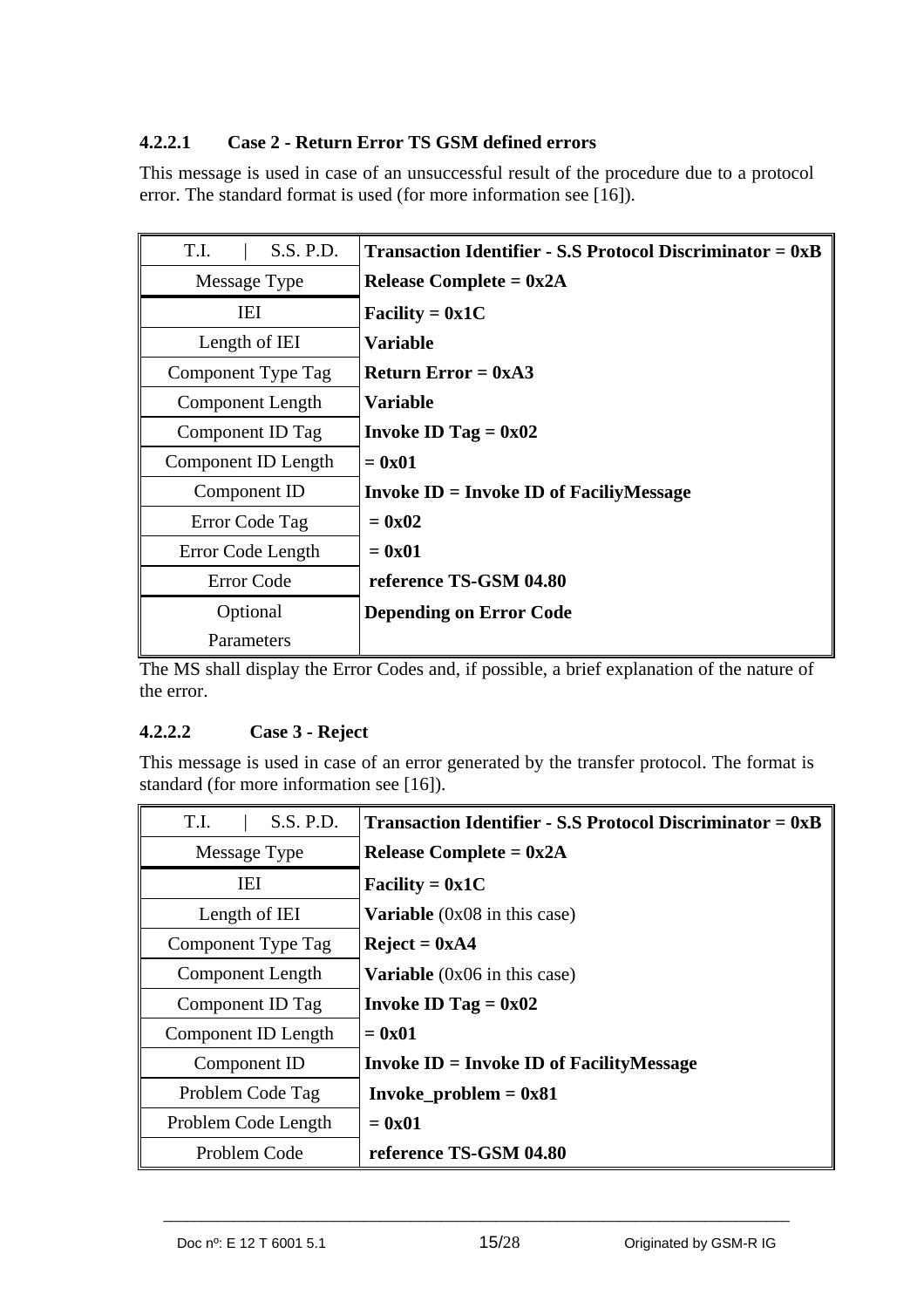Exhaustive explanation and definition of Problem codes is given in CCITT Recommendations Q.771, Q.772, Q.773, Q.774.

The MS shall display the Problem Code and, if possible, a brief explanation of the nature of the error.

### <span id="page-15-0"></span>**4.2.3 MSC-HLR and HLR-FFN messages**

For MSC-HLR and HLR-FFN dialogue the MAP protocol is used (see [19]).

#### <span id="page-15-1"></span>**4.2.3.1 Format of the message from HLR to FFN**

According to [19] MAP services transfer operation.

In the following table the content of MAP ProcessUnstructuredSS-Request from HLR to FFN is shown. The operation is part of a MAP OPEN service.

| Component ID | <b>Invoke ID</b> (from $0x00$ to $0xFF$ )                                                                                      |
|--------------|--------------------------------------------------------------------------------------------------------------------------------|
|              | USSD Data Coding Scheme Alphabet Indicator (SMS Default Alphabet)<br>and<br>Language Indicator (Language Unspecified) = $0x0F$ |
| USSD String2 | Length up to 160 bytes.                                                                                                        |

#### <span id="page-15-2"></span>**4.2.3.2 Format of the message from FFN to HLR**

In the following tables the content of MAP ProcessUnstructuredSS-Response from FFN to HLR is shown. The operation is part of a MAP CLOSE service.

#### <span id="page-15-3"></span>**4.2.3.2.1 Case 1 - Return Result**

This message is used in case of successful result or in case of Follow Me specific errors which are not defined in [19] (see 4.2.2.3). The format is standard (for more information see [16]):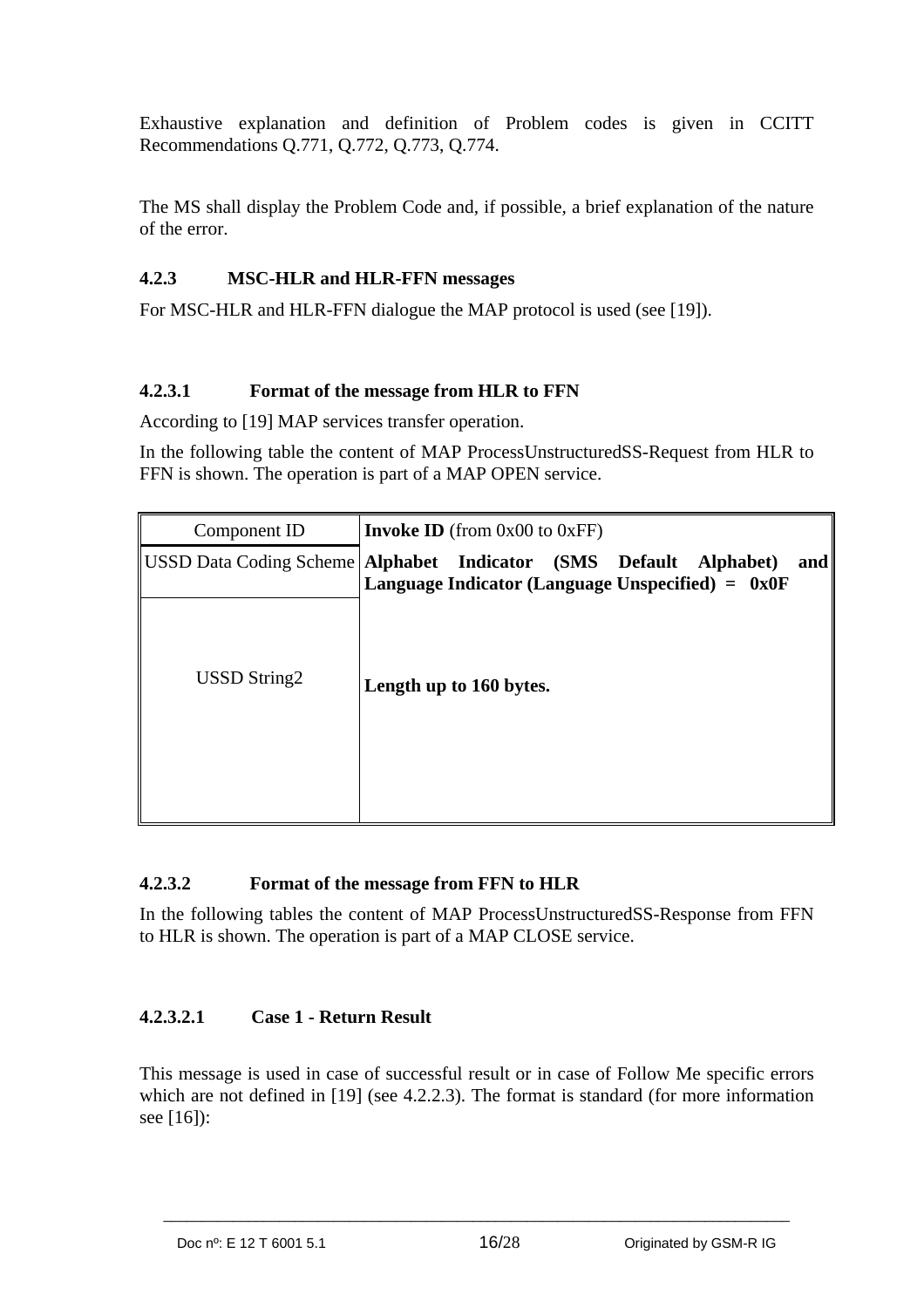| Component ID | Invoke $ID = Invoke ID$ of the relevant Register Message                                                                         |
|--------------|----------------------------------------------------------------------------------------------------------------------------------|
|              | USSD Data Coding Scheme   Alphabet Indicator (SMS Default Alphabet)<br>and<br>Language Indicator (Language Unspecified) = $0x0F$ |
| USSD String3 | Length up to 80 bytes.                                                                                                           |

### <span id="page-16-0"></span>**4.2.3.2.2 Case 2 - Return Error**

This message is used in case of unsuccessful result of the procedure due to protocol error. The format is standard (for more information see [16]). For error codes see section 4.2.2.1.

| Component ID | Invoke $ID = Invoke ID$ of Register Message |
|--------------|---------------------------------------------|
| Error Code   | see 4.2.2.1                                 |
| Optional     | Depending on Error Code                     |
| Parameters   |                                             |

### <span id="page-16-1"></span>**4.2.3.2.3 Case 3 - Reject**

This message is used in case of an error generated by the transfer protocol. The format is standard (for more information see [16]). For error codes see section 4.2.2.2.

| Component ID | $ $ Invoke ID = Invoke ID of Register Message |
|--------------|-----------------------------------------------|
| Problem Code | see 4.2.2.2                                   |

#### <span id="page-16-2"></span>**4.2.4 Contents of USSD String**

### <span id="page-16-3"></span>**4.2.4.1 Messages MS-HLR (USSD String1)**

According to SSRS and [6], the content of USSD string1 from MS to NSS shall be: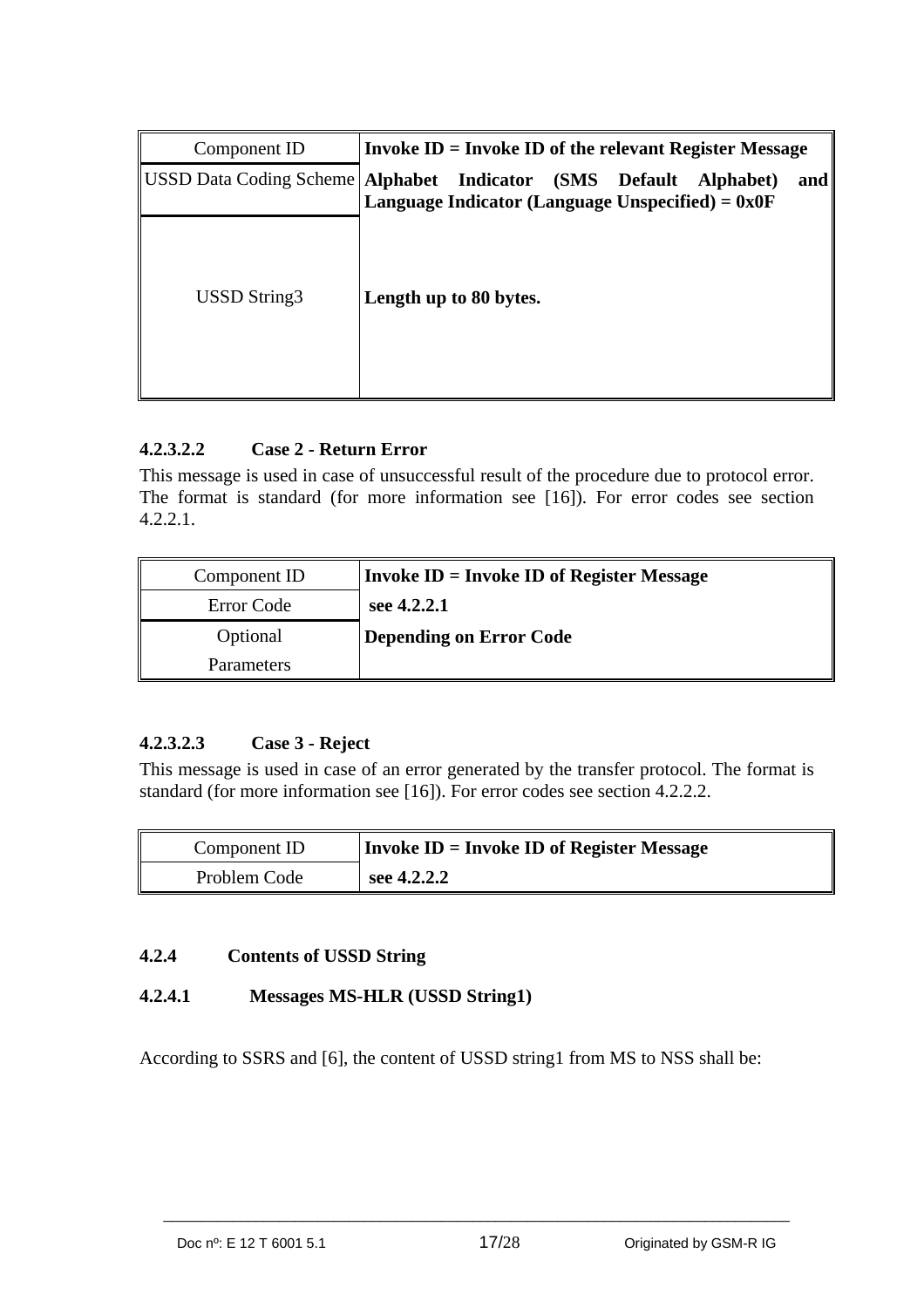- two (or 3) characters of the set  $(*,*)$  to define the type of Follow Me service (procedure type identifier)
- $\bullet$  the SC for the Follow Me service (214)
- $\bullet$  the  $*$  character
- followed by a Supplementary Information (SI) (See below)
- $\bullet$  the # character to end.

The SMS Default Alphabet is used  $(1 \text{ character} = 7 \text{ bits}).$ So for the Follow Me procedures the contents shall be :

- **Follow Me Registration**: \*\*214\*FN\*\*\*#
- **Follow Me Deregistration**: ##214\*FN\*\*\*#
- **Forced Deregistration**: ##214\*FN\*88\*MSISDN\*#
- **Follow Me Interrogation**: \*#214\*FN\*\*\*#

Where the following table describes all fields: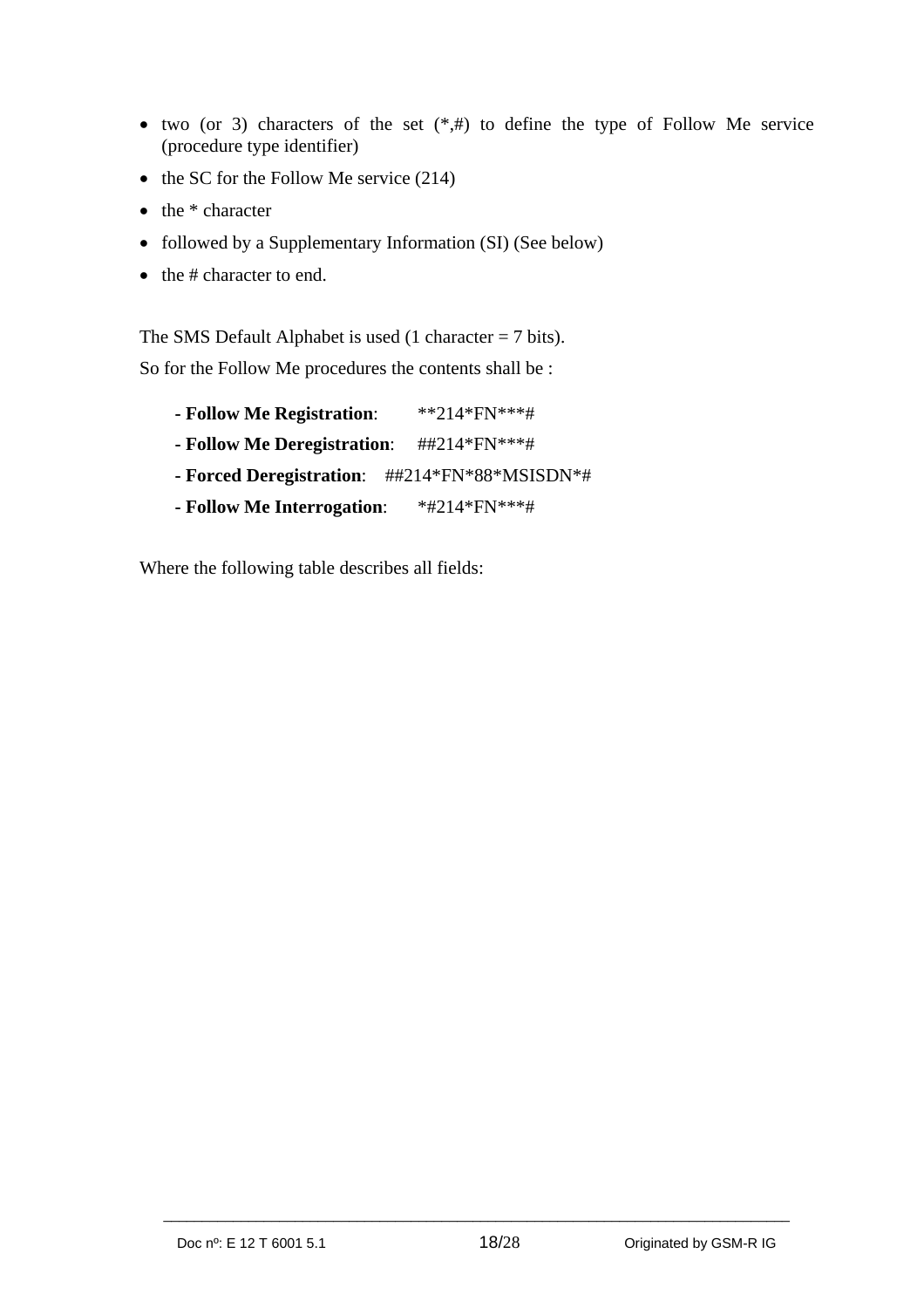### The *Functional-Number* (FN) shall be in the following format.

#### FN = IC + RSN = IC + FUNCTIONAL NUMBER TYPE + *ROOT* + *BRANCH*

 Note : The On\_Train\_Function\_Code shall not contain alphabetical characters. It is represented by the branch.

| Parameter<br>number | Value                                                                                  | Parameter<br>mandatory (M)<br>or optional $(O)$ | Comment                                                                                                              |
|---------------------|----------------------------------------------------------------------------------------|-------------------------------------------------|----------------------------------------------------------------------------------------------------------------------|
| 1                   | <b>OC</b>                                                                              | M                                               | <b>Operation Code:</b><br>$OC = ** \dots$ for Registration<br>$OC = \#H$ for Erasure<br>$OC = *# $ for Interrogation |
| 2                   | <b>SC</b>                                                                              | M                                               | Service Code for Follow Me.                                                                                          |
| 3                   | $\ast$                                                                                 | M                                               | Delimiter                                                                                                            |
| $\overline{4}$      | Functional<br>Number (called<br><b>REMOTE</b><br>NUMBER in<br><b>ETSI FM</b><br>specs) | M                                               | <b>Functional Number</b>                                                                                             |
| 5                   | $\ast$                                                                                 | M                                               | Delimiter                                                                                                            |
| 6                   | Supervisor<br>Indicator                                                                | $\mathcal{C}$                                   | Supervisor indicator mandatory for forced<br>deregistration, e.g. 88.                                                |
| $\overline{7}$      | $\ast$                                                                                 | M                                               | Delimiter                                                                                                            |
| 8                   | MSISDN to<br>erase                                                                     | $\mathsf{C}$                                    | 'MSISDN to erase' mandatory for forced deregistration                                                                |
| 9                   | $\ast$                                                                                 | M                                               | Delimiter                                                                                                            |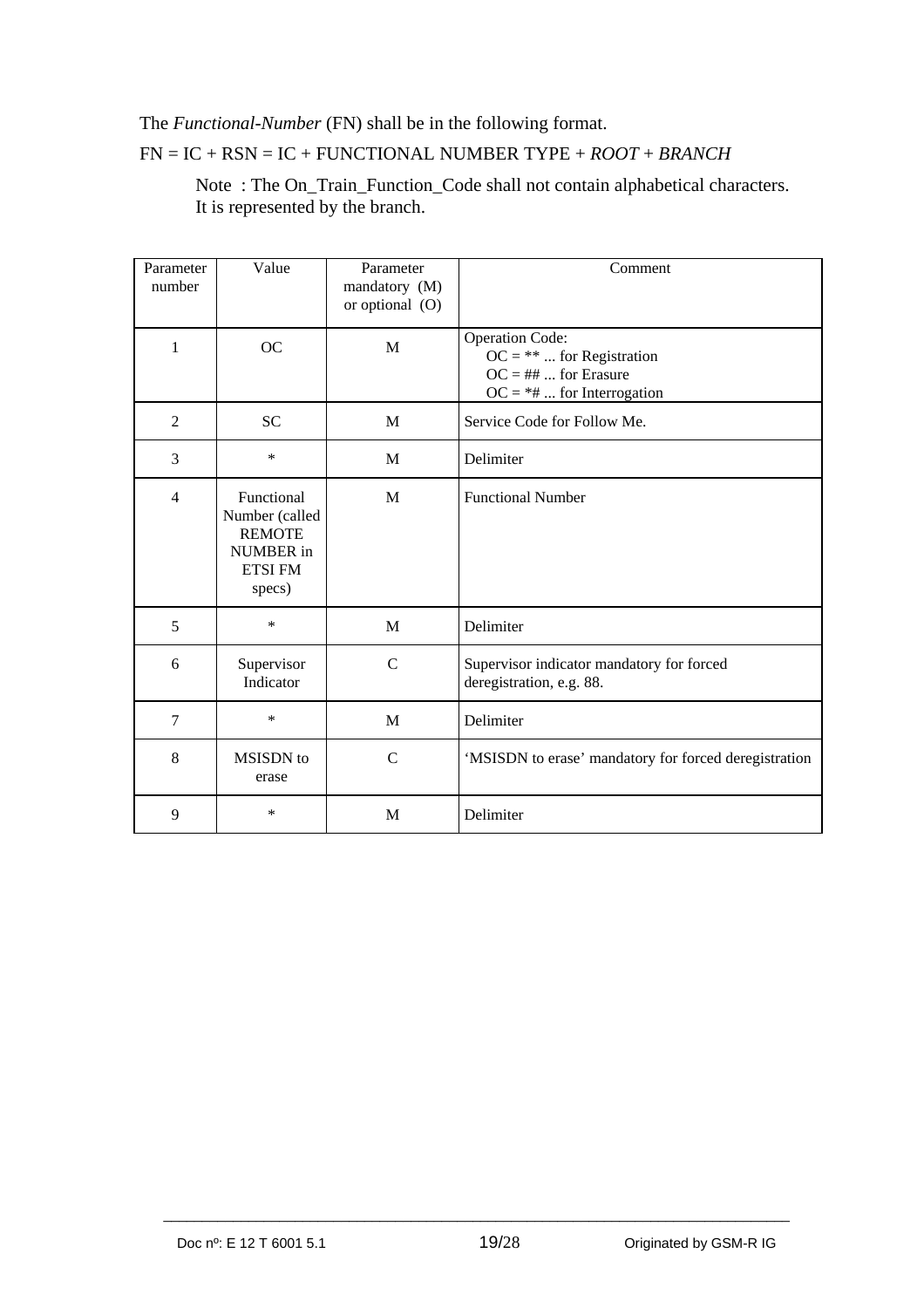| 10   | Additional<br>information<br>field | $\Omega$ | BULK_TAG (*)       | Text tag indicating a bulk operation.<br>Required to ensure/identify the<br>special information contained in the<br>Additional Information field of the<br>USSD string.<br>For Bulk operations, the identifier is<br>'BULK'.<br>For a Bulk operation the FC in<br>parameter 4 (REMOTE NUMBER)<br>has to be 01. Bulk operations are<br>only supported for registration and<br>normal deregistration (not forced<br>deregistration or interrogation) |
|------|------------------------------------|----------|--------------------|----------------------------------------------------------------------------------------------------------------------------------------------------------------------------------------------------------------------------------------------------------------------------------------------------------------------------------------------------------------------------------------------------------------------------------------------------|
|      |                                    |          | NUM_FC             | Single digit specifying number of FCs<br>to follow, maximum is 9, can be 0. A<br>space character (0x20) has to be<br>added as delimiter to the next field.<br>Delimiter is omitted if number of FCs<br>is 0.                                                                                                                                                                                                                                       |
|      |                                    |          | FC_LIST            | List of two-digit Function Codes.<br>Can be empty if length is 0. Cannot<br>include 01 since it is already sent in<br>the lead_fn field (parameter 04).<br>No delimiters between the different<br>function codes are used. Example for<br>number of $FC's = 4$ : '02030708'.<br>The list must not contain FC=01                                                                                                                                    |
| Last | #                                  | M        | End of USSD string |                                                                                                                                                                                                                                                                                                                                                                                                                                                    |

*(\*) Bulk registration* is an option that enables a lead driver to register/deregister multiple function codes within one USSD request. Bulk registration allows the network as an option to override the FC list requested and provide a different FC list. If this option is implemented in the network it is not even necessary for the cab radio to provide a FC list (0 entries). For more details refer to the FFFS for functional addressing.

### <span id="page-19-0"></span>**4.2.4.2 Messages HLR-FFN (USSD String2)**

For FM operations between HLR and FFN a USSD String2 is composed by FMm. The USSD String2 is contained in the MAP OPEN service message.

All the parameters are encoded according [19]. The content of USSD string2 from HLR to FFN shall be the same format as for USSD String 1.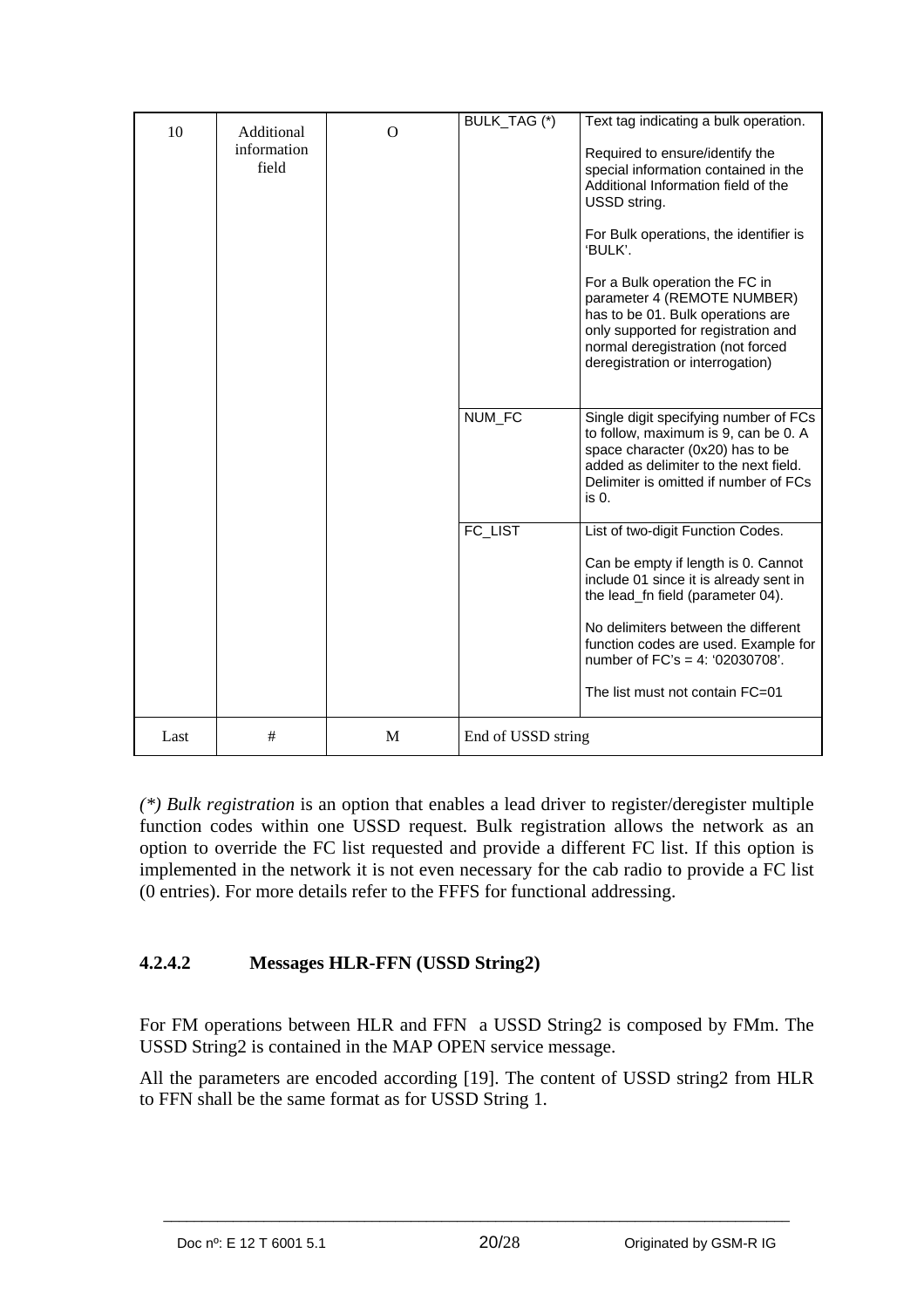### <span id="page-20-0"></span>**4.2.4.3 Messages FFN-HLR (USSD String3)**

For FM operations between FFN and HLR a USSD String3 is composed by FMf.

The SMS Default Alphabet is used.The USSD String3 is contained in the MAP ACCEPT service.

All the parameters are encoded according [19]. The content of USSD string3 from FFN to HLR shall be as follows:

| <b>Parameter</b>                                  | <b>Type</b>         | Length in characters |
|---------------------------------------------------|---------------------|----------------------|
| Outcome code                                      | <b>Mandatory 1)</b> |                      |
| <b>Separating character</b><br>$(space)$ $(0x20)$ | <b>Optional</b>     |                      |
| <b>USSD-Response</b>                              | <b>Optional 2)</b>  |                      |

**1)** Ref [29] for the outcome codes and their corresponding USSD responses. The outcome codes can be either a successful response to a USSD request or an unsuccessful response due to a Follow Me .

For Bulk registration the outcome code is 11 and for Bulk deregistration the outcome code is 12. For Bulk operations outcome codes 41 and 61 to 64 are not used.

In case of protocol error at the FFN, the response will be a normal MAP error message and no USSD string3 will be used, refer to FFFS for Functional Addressing for more details.

**2)** The USSD response can contain one of the following additional parameters:

- If the message is a response for a successful interrogation, the served MSISDN is placed in the USSD-Response.
- For a *Bulk operation* the USSD-Response to Bulk registration or Bulk deregistration requests has the following format;

<NUM\_SFC><FC\_SLIST><NUM\_UFC><FC\_ULIST>

With the following fields:

- NUM SFC Number of successfully registered/deregistered FCs. A space character (0x20) is used as a delimiter to the next field.
- FC SLIST list of successfully registered/deregistered FCs may include FC 01. A space character  $(0x20)$  is used as a delimiter to the next field if the list is not empty.
- NUM\_UFC Number of unsuccessfully registered/deregistered FCs. A space character (0x20) is used as a delimiter to the next field. The delimiter is omitted if the following list is empty.
- FC ULIST list of unsuccessfully registered/deregistered FCs may include FC 01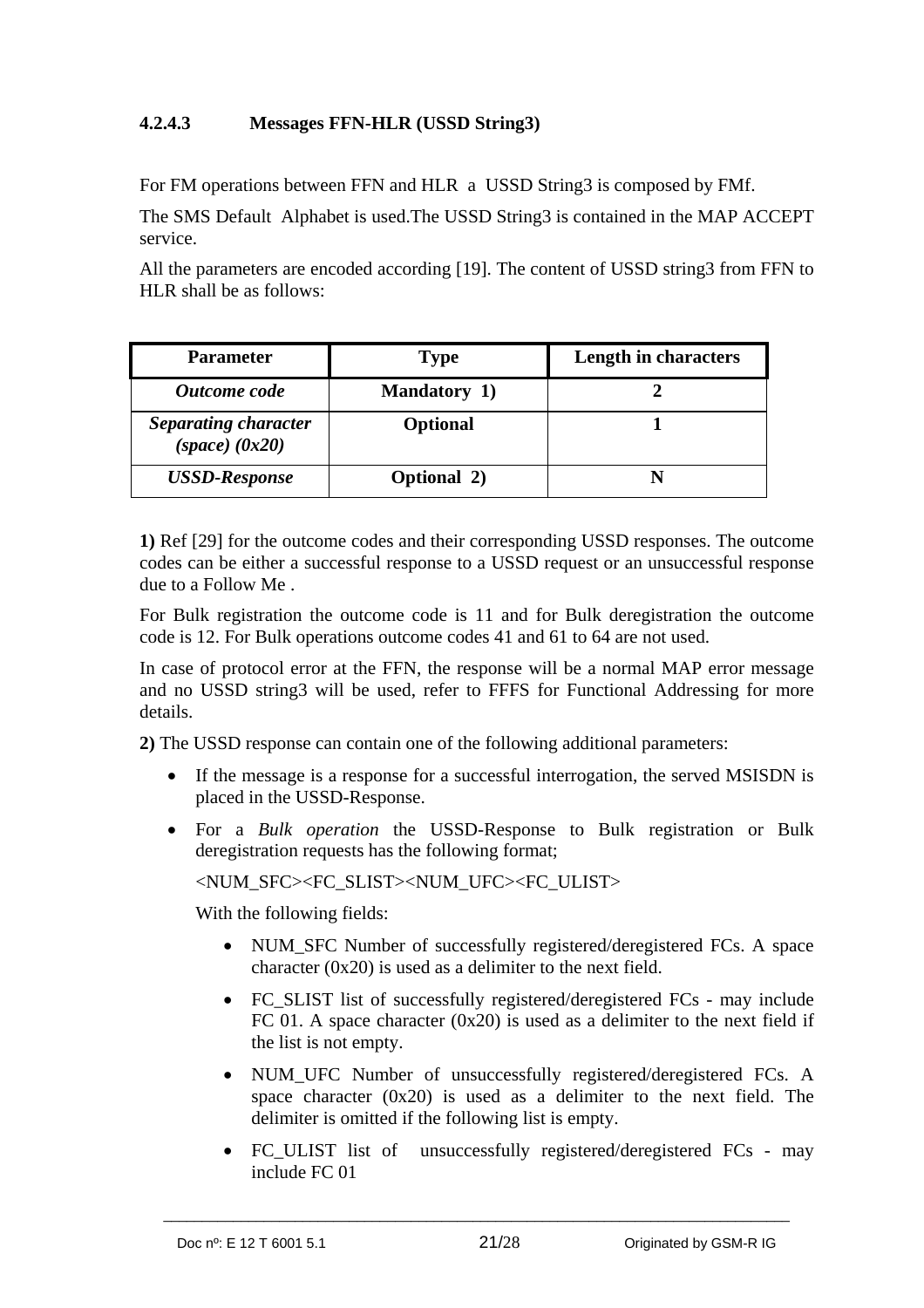Note that the list of FC registered may be different from the list of FC requested in the original request.

If no registration/deregistration was successful or unsuccessful the respective counter is set to 0 and the corresponding list is empty.

### <span id="page-21-0"></span>**4.2.4.4 Messages HLR-MS (USSD String4)**

The USSD String4 in the messages HLR-MS is identical to the format of the USSD String3.

The SMS Default Alphabet is used.

String4 may be directly displayed by the MS if some text message is already included in the USSD-Response field. Otherwise the MS translates the outcome code into some text message to display, allowing therefore the MS to choose the appropriate language for the user.

| <b>Parameter</b>                                  | Type                | Length in characters |
|---------------------------------------------------|---------------------|----------------------|
| Outcome code                                      | <b>Mandatory 1)</b> |                      |
| <b>Separating character</b><br>$(space)$ $(0x20)$ | <b>Optional</b>     |                      |
| <b>USSD-Response</b>                              | <b>Optional 2)</b>  |                      |

**1)** Ref table B.2 in [29] for the outcome codes and their corresponding USSD responses. The outcome codes can be either a successful response to a USSD request or an unsuccessful response due to a Follow Me error as described in [29]. The outcome code in string4 is the same as in string3.

For Bulk registration the outcome code is 11 and for Bulk deregistration the outcome code is 12. For Bulk operations outcome codes 41 and 61 to 64 are not used.

In case of a protocol error at the HLR, the response will be a normal MAP error message and no USSD string4 will be used. Please refer to FFFS for Functional Addressing for more details. If a MAP error that occurred at the FFN is received at the HLR, it will be passed on to the MS by the HLR and no string4 will be used either in this case.

**2)** The USSD response can contain one of the following additional parameters:

- If the message is a response to a successful interrogation the served MSISDN is placed in the USSD-Response by the FFN. The HLR will pass on transparently to the MS the content of string3 in string4.
- For the format of this parameter for responses to Bulk operations see 4.2.4.3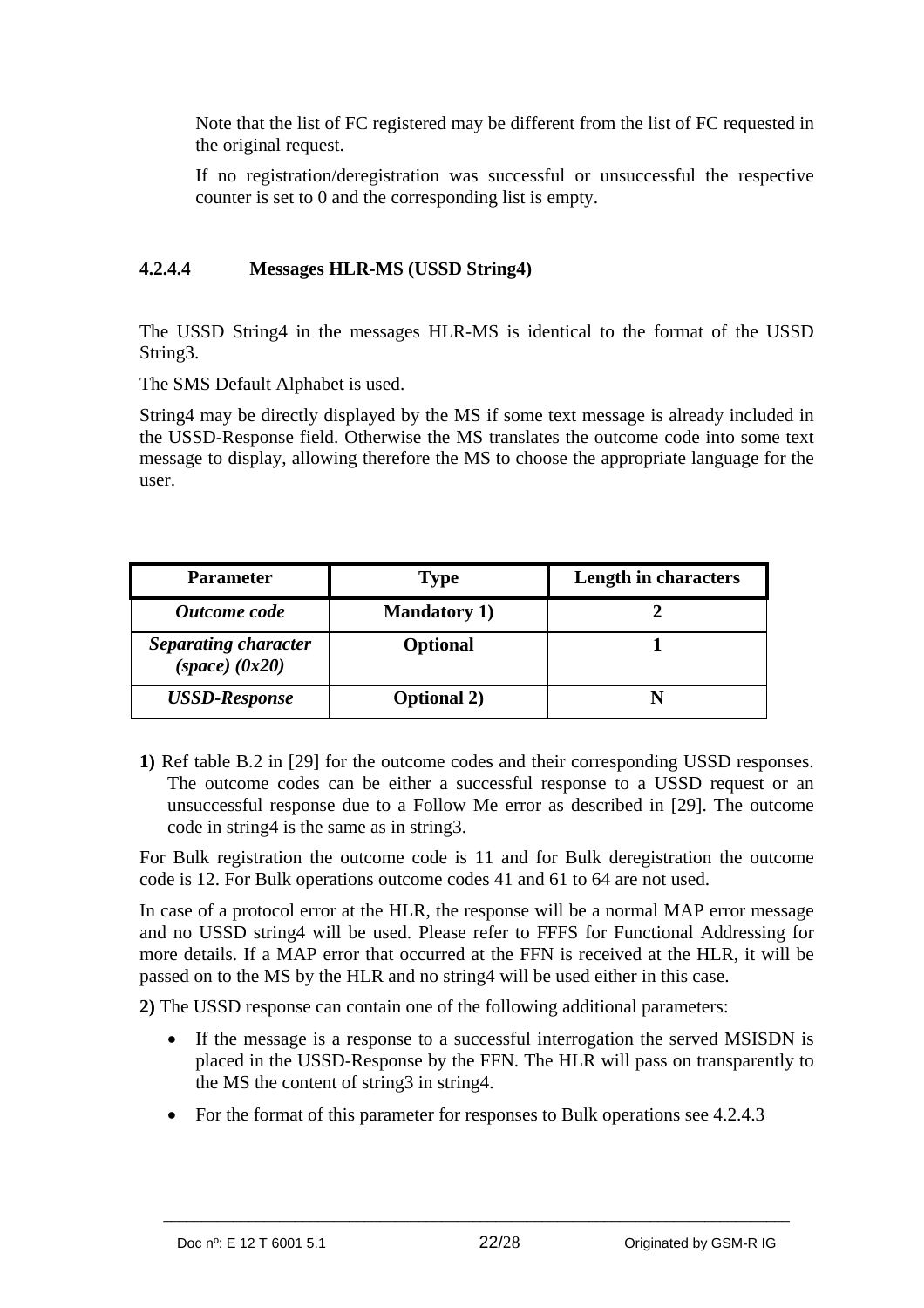### <span id="page-22-0"></span>**5. USAGE**

### <span id="page-22-1"></span>**5.1 Interfaces between Network Elements**

### <span id="page-22-2"></span>**5.1.1 General**

Functional Addressing is used in the Mobile Terminating Call (MTC) scenario.

All the interfaces are used in a standard way, i.e. no interface modification is needed and standard GSM call handling procedures are used.

Refer to the relevant TS GSMs ([19], [31], [14]) for a complete description of all the interfaces.

### <span id="page-22-3"></span>**5.2 Messages definitions and contents**

### <span id="page-22-4"></span>**5.2.1 MSC-FFN interface**

The standard GSM is used, for the message flow, see Fig. 10 of [22]

The ..originally dialled digits" (ODD) are delivered transparently throughout all the interfaces down to the VMSC within the ISUP IAM.

### <span id="page-22-5"></span>**5.2.2 MSC-MS interface**

Standard GSM Call Handling messages are used. As defined in SSRS and FFFS on Functional Addressing, if necessary the MSC has to generate the Bearer Capability Information Element (BC). No special coding is required for the BC. Refer to TS GSM [14] and [32] for BC layout. For details of the content of the UUS message reference [30] MORANE Usage of the UUIE in the GSM-R environment.

#### <span id="page-22-6"></span>**5.2.2.1 SA content on the Um/A-Interface**

The SA in the IAM refers to the *branch* used for the FM service. The SA is derived from the last two digits of the received originally dialled digits (ODD). It is used to represent ISDN-subaddress. SA is only applicable for CT 2, 3 and 4. The content of the parameter is in accordance to CCITT Recommendation X.213 and is displayed in the next table: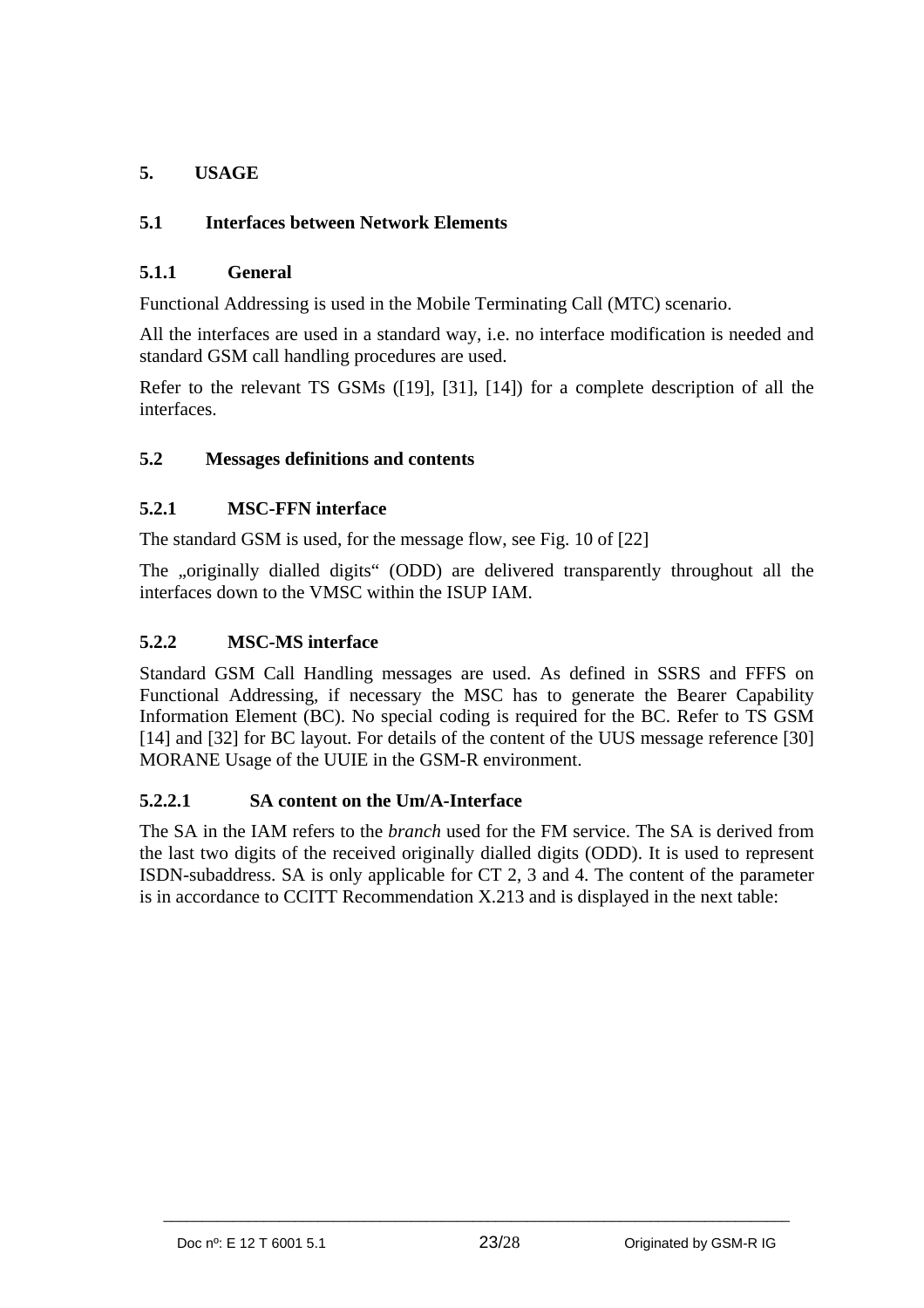| octet | 8                | ⇁                         | 6 |                  | 4        | 3  | $\overline{2}$ |  |
|-------|------------------|---------------------------|---|------------------|----------|----|----------------|--|
|       | ext              | type of subaddress NSAP   |   | odd/even<br>ind  | not used |    |                |  |
|       |                  | $\overline{0}$            | 0 | $\Omega$         | non sign |    | $\overline{0}$ |  |
| ി     |                  | $AFI = Local/DSP decimal$ |   |                  |          |    |                |  |
|       |                  |                           |   |                  |          | I) | 0              |  |
| 3     | Digits in BCD    |                           |   |                  |          |    |                |  |
|       | DGT <sub>2</sub> |                           |   | DGT <sub>1</sub> |          |    |                |  |

#### Table 2

DGT1 and DGT2 corresponding to digits in Table 2 Par. 5.6.2 "Function Checking" in the FFFS on Functional Addressing document. In particular DGT1 is the left hand digit and DGT2 is the right hand digit.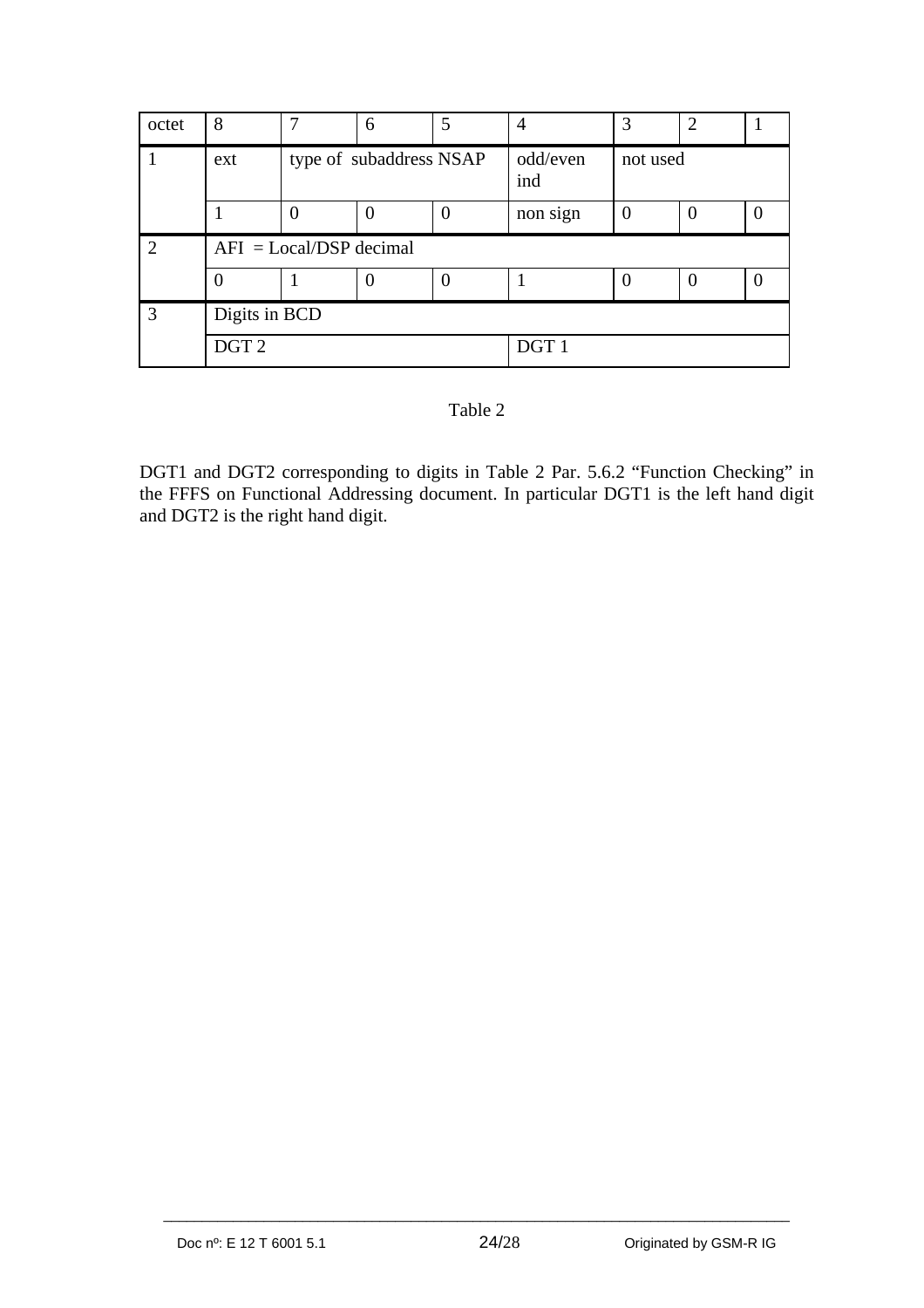### <span id="page-24-0"></span>**6. FORCED DEREGISTRATION NOTIFICATION**

### <span id="page-24-1"></span>**6.1 Interfaces between Network Elements**

### <span id="page-24-2"></span>**6.1.1 General**

If a subscriber is forced de-registered by another subscriber a network initiated USSD notification is generated at FFN and sent to the forced de-registered subscriber (Involved entities see figure 1).

All USSD messages used for the purpose of the forced de-registration notification are Phase 2 USSD messages [3]. The USSD string contains the de-registered functional number.

Scope of this document is to define the contents of USSD string in the messages between the different Network Elements.

Bulk operations are not valid for Forced deregistration.

### <span id="page-24-3"></span>**6.1.1.1 Processing the USSD notification**

If a forced de-registration is performed at FFN, the FFN shall generate an USSD notification message to the HLR of the de-registered subscriber. The HLR shall forward the USSD notification to VLR [11], [12].

Upon completion of handling the MS will respond an empty response.

According to these assumptions, the following figure shows the flow of USSD messages for forced de-registration notification.

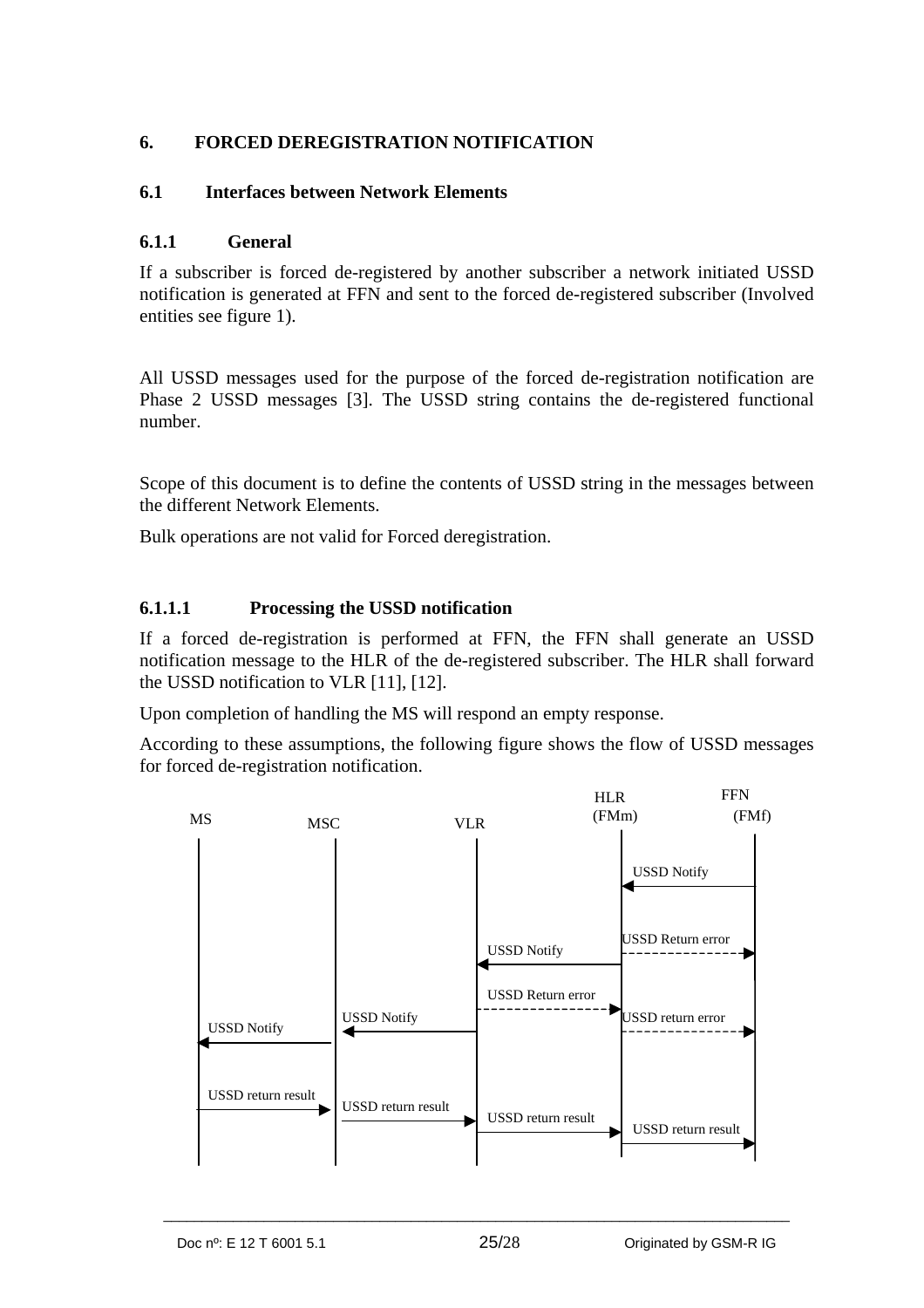#### Fig. 2: Information flow for network initiated USSD Request containing deregistered functional number

### <span id="page-25-0"></span>**6.1.1.2 Error treatment at FFN**

If the FFN receives an error response message that the USSD message could not be transferred to the MS, it shall repeat the USSD message after a predefined time.

The FFN shall not repeat the USSD in case of the following error returns:

- Unknown subscriber,
- Illegal Subscriber,
- Illegal equipment
- Not supported service

In all other cases (see MAP specification [19] 11.11.3**)** the FFN shall start a timer. The length of the timer is defined by operator in the range of 1 –10 minutes. On timer expiry it shall send the message again. The FFN shall repeat the messages up to 5 times.

### <span id="page-25-1"></span>**6.1.1.3 Handling at the MS**

If the MS receives a USSD Notify message, it is transferred to the application program. The application program shall then check the service code, return an empty response message and start an interrogation procedure using the functional number from received message.

- In case of a Cab Radio the MS shall interrogate all of the FN stored on the SIM belonging to the same ROOT (train number, ref. chapter 3, table 1).
- All other MS shall interrogate the complete set of FN's stored on the SIM.

The MS shall use the information which was retrieved by the interrogation procedure to update the table of functional numbers on the SIM.

#### <span id="page-25-2"></span>**6.2 Messages definitions and contents**

In the following subsections message structures are defined. As explained the message is made by a standard part and a user definable string. This string is defined as the *USSD String.* 

#### <span id="page-25-3"></span>**6.2.1 Contents of USSD String**

#### <span id="page-25-4"></span>**6.2.1.1 Messages FFN - MS**

The Alphabet indicator is set to "SMS Default Alphabet" and the language indicator is set to "language unspecified"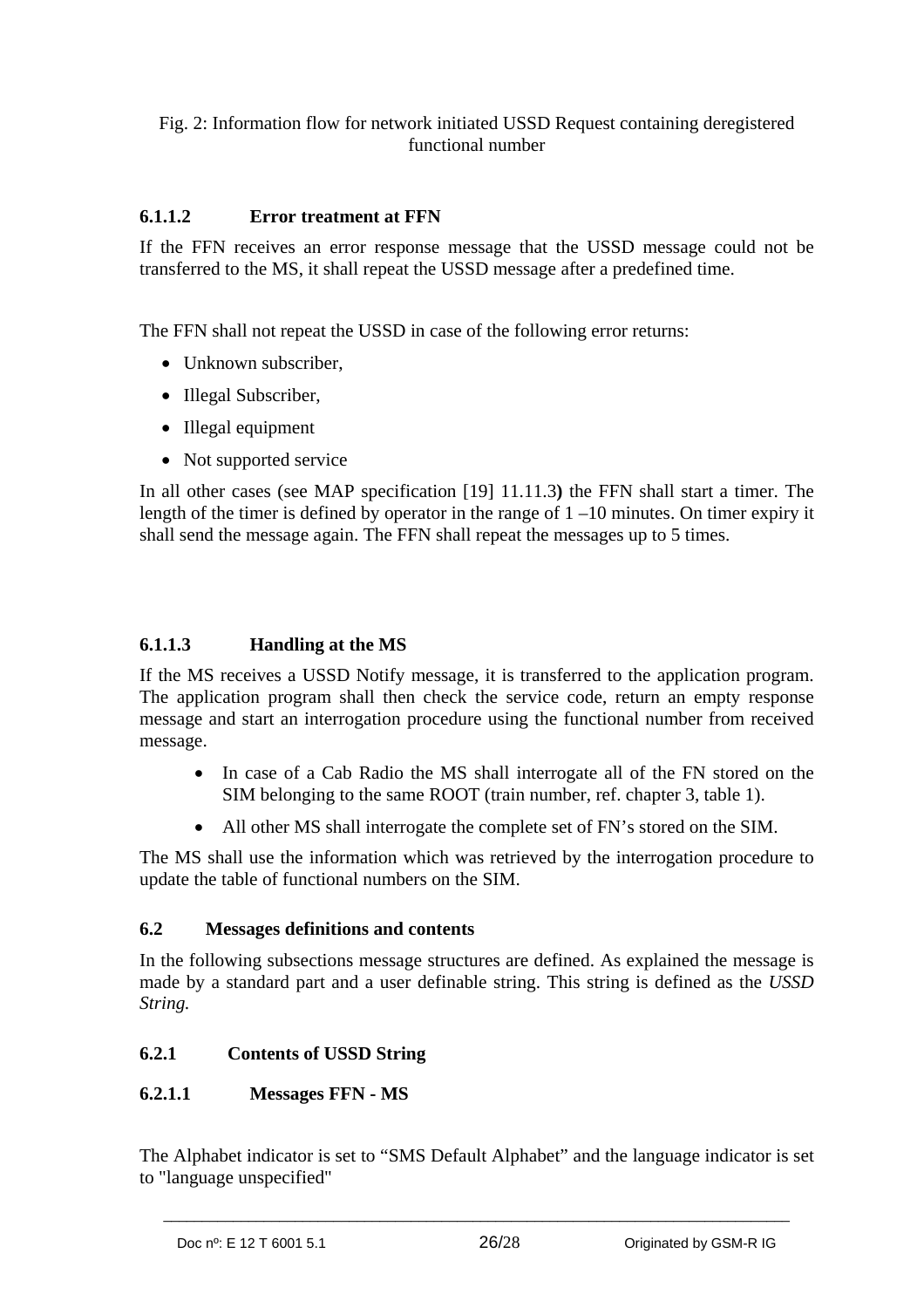### Contents of USSD string

- Operation Code
- the SC for the Follow Me service (214,ref. to 3GPP 22.030)
- $\bullet$  the  $*$  character
- forced de-registered functional number
- $\bullet$  the  $*$  character
- Supervisor Indicator  $= 88$
- $\bullet$  the  $*$  character
- MSISDN of the subscriber that initiated the forced de-registration request
- the \* character

Optional addition information for operator specific use

 $\bullet$  the # character to end.

Where the following table describes all fields:

The *Functional-Number* (FN) shall be in the following format.

#### FN = IC + RSN = IC + FUNCTIONAL NUMBER TYPE + *ROOT* + *BRANCH*

| Note: The On_Train_Function_Code shall not contain alphabetical characters. It is represented |  |
|-----------------------------------------------------------------------------------------------|--|
| by the branch.                                                                                |  |

| Parameter<br>number | Value                                                    | Parameter<br>mandatory $(M)$<br>or optional $(O)$ | Comment                                                                                                                         |
|---------------------|----------------------------------------------------------|---------------------------------------------------|---------------------------------------------------------------------------------------------------------------------------------|
| 1                   | <sub>OC</sub>                                            | M                                                 | Operation Code:<br>$OC = ## $ for Erasure<br>$(OC = ** $ reserved for future use)                                               |
| $\overline{2}$      | <b>SC</b>                                                | M                                                 | Service Code for Follow Me (ref. 3GPP 22.030).<br>Notifying the application program on MS that the<br>message corresponds to FM |
| 3                   | $\ast$                                                   | M                                                 | Delimiter                                                                                                                       |
| $\overline{4}$      | Functional<br>Number (forced<br>de-registered<br>number) | M                                                 | <b>Functional Number</b>                                                                                                        |
| 5                   | *                                                        | M                                                 | Delimiter                                                                                                                       |
| 6                   | Supervisor<br>indicator                                  | M                                                 | Supervisor Indicator = $88$                                                                                                     |